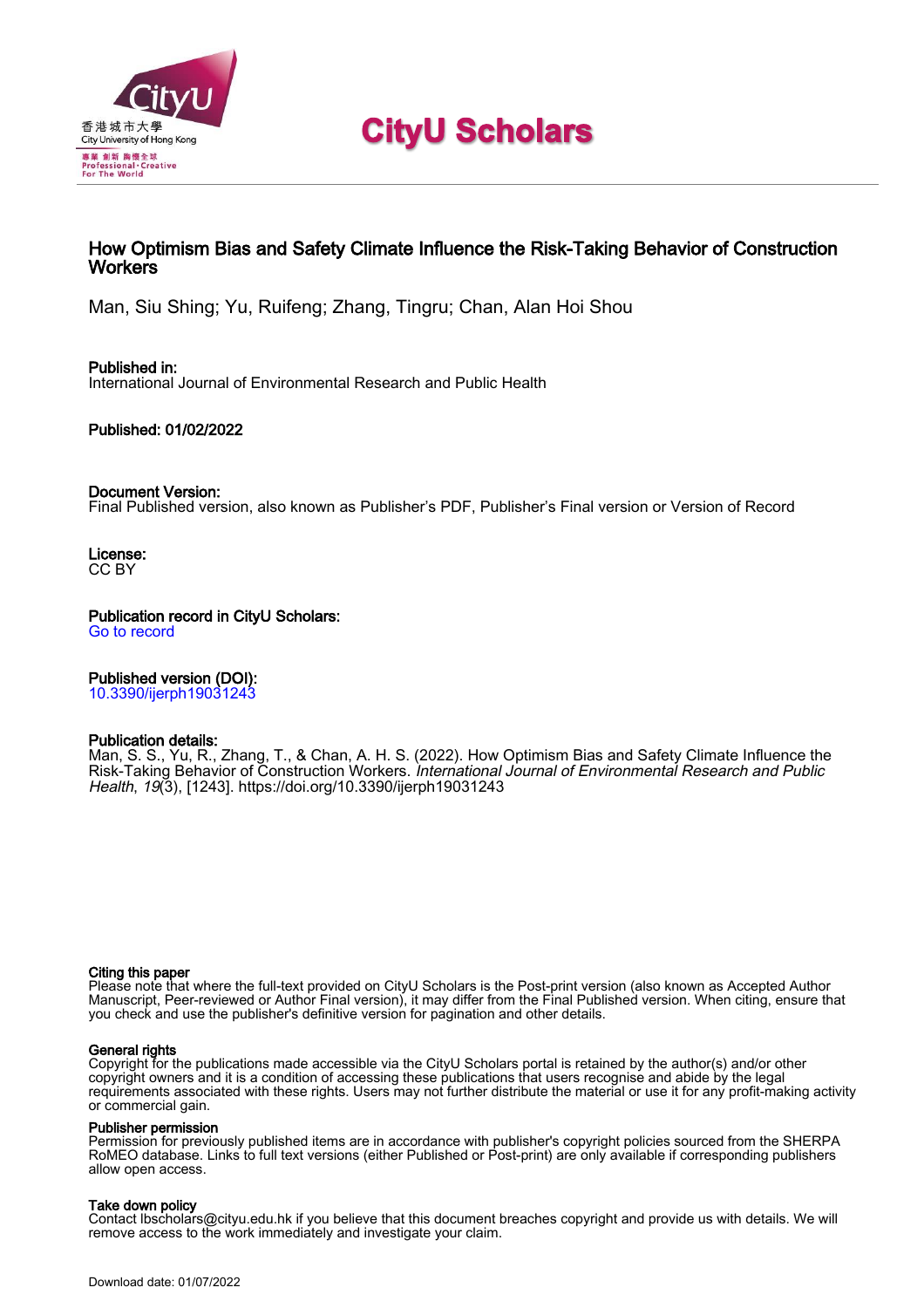



# *Article* **How Optimism Bias and Safety Climate Influence the Risk-Taking Behavior of Construction Workers**

**Siu Shing Man 1,2 [,](https://orcid.org/0000-0001-5321-3411) Ruifeng Yu <sup>3</sup> , Tingru Zhang 4,[\\*](https://orcid.org/0000-0003-2395-1864) and Alan Hoi Shou Chan 1,2**

- <sup>1</sup> Shenzhen Research Institute, City University of Hong Kong, Shenzhen 518060, China; ssman6-c@my.cityu.edu.hk (S.S.M.); meachan@cityu.edu.hk (A.H.S.C.)
- <sup>2</sup> Department of Advanced Design and Systems Engineering, City University of Hong Kong, Hong Kong 518057, China
- <sup>3</sup> Department of Industrial Engineering, Tsinghua University, Beijing 100084, China; yurf@tsinghua.edu.cn
- 4 Institute of Human Factors and Ergonomics, Shenzhen University, Shenzhen 518060, China
- **\*** Correspondence: zhangtr@szu.edu.cn

**Abstract:** Risk taking among construction workers is a critical topic in construction safety research. The aim of this study was to empirically investigate how optimism bias and safety climate influence construction worker risk-taking behavior. A survey with a designed questionnaire was conducted to collect data from construction workers. A total of 183 construction workers participated in this study and completed the designed questionnaire. The collected data were subjected to statistical analysis by using structural equation modeling. Results show that optimism bias related to work risks positively influences construction worker risk-taking behavior, whereas safety climate and optimism bias related to hazard perception skills negatively affect the risk-taking behavior. These findings can enrich the literature on construction worker risk-taking behavior from the perspective of optimism bias and safety climate. Practical implications are provided for discouraging construction workers from taking risks at work.

**Keywords:** construction safety; construction workers; optimism bias; risk-taking behavior; safety climate

### **1. Introduction**

Undoubtedly, the construction industry is a dangerous industry because of the high risk of injuries and fatalities to construction workers [\[1,](#page-12-0)[2\]](#page-12-1). Despite the concerted effort made by various stakeholders, construction safety performance remains unsatisfactory. In 2019, the construction industry recorded 2947 accidents and 16 fatalities, accounting for 31.8% and 72.7% of overall industrial accidents and fatalities in Hong Kong, respectively [\[3\]](#page-12-2). Similar situations were observed in other regions, including the UK and the US [\[4\]](#page-12-3). Sousa et al. [\[5\]](#page-12-4) stated that construction workers are subjected to three times the probability of dying and twice the probability of being injured compared with the average of workers in all other industrial sectors. The high personal, social, and financial costs resulting from construction injuries and fatalities has demanded safety researchers' attention for improving construction safety performance.

Scholars have developed a variety of approaches for enhancing construction safety performance. Generally, these approaches can be classified into three domains, namely technology-based approaches, management-based approaches, and behavior-based approaches. For example, Fang et al. [\[6\]](#page-12-5) proposed an innovative method of establishing an as-built virtual environment to facilitate safety training for crane operators. Guo et al. [\[7\]](#page-12-6) developed a new warning system that incorporates building information modeling and positioning technology for monitoring unsafe on-site behavior of workers to boost construction safety management. Ahn et al. [\[8\]](#page-12-7) developed an innovative method of delivering safety training to construction workers with the use of 3D simulation technology, which is



**Citation:** Man, S.S.; Yu, R.; Zhang, T.; Chan, A.H.S. How Optimism Bias and Safety Climate Influence the Risk-Taking Behavior of Construction Workers. *Int. J. Environ. Res. Public Health* **2022**, *19*, 1243. [https://](https://doi.org/10.3390/ijerph19031243) [doi.org/10.3390/ijerph19031243](https://doi.org/10.3390/ijerph19031243)

Academic Editor: Paul B. Tchounwou

Received: 23 December 2021 Accepted: 18 January 2022 Published: 22 January 2022

**Publisher's Note:** MDPI stays neutral with regard to jurisdictional claims in published maps and institutional affiliations.



**Copyright:** © 2022 by the authors. Licensee MDPI, Basel, Switzerland. This article is an open access article distributed under the terms and conditions of the Creative Commons Attribution (CC BY) license [\(https://](https://creativecommons.org/licenses/by/4.0/) [creativecommons.org/licenses/by/](https://creativecommons.org/licenses/by/4.0/)  $4.0/$ ).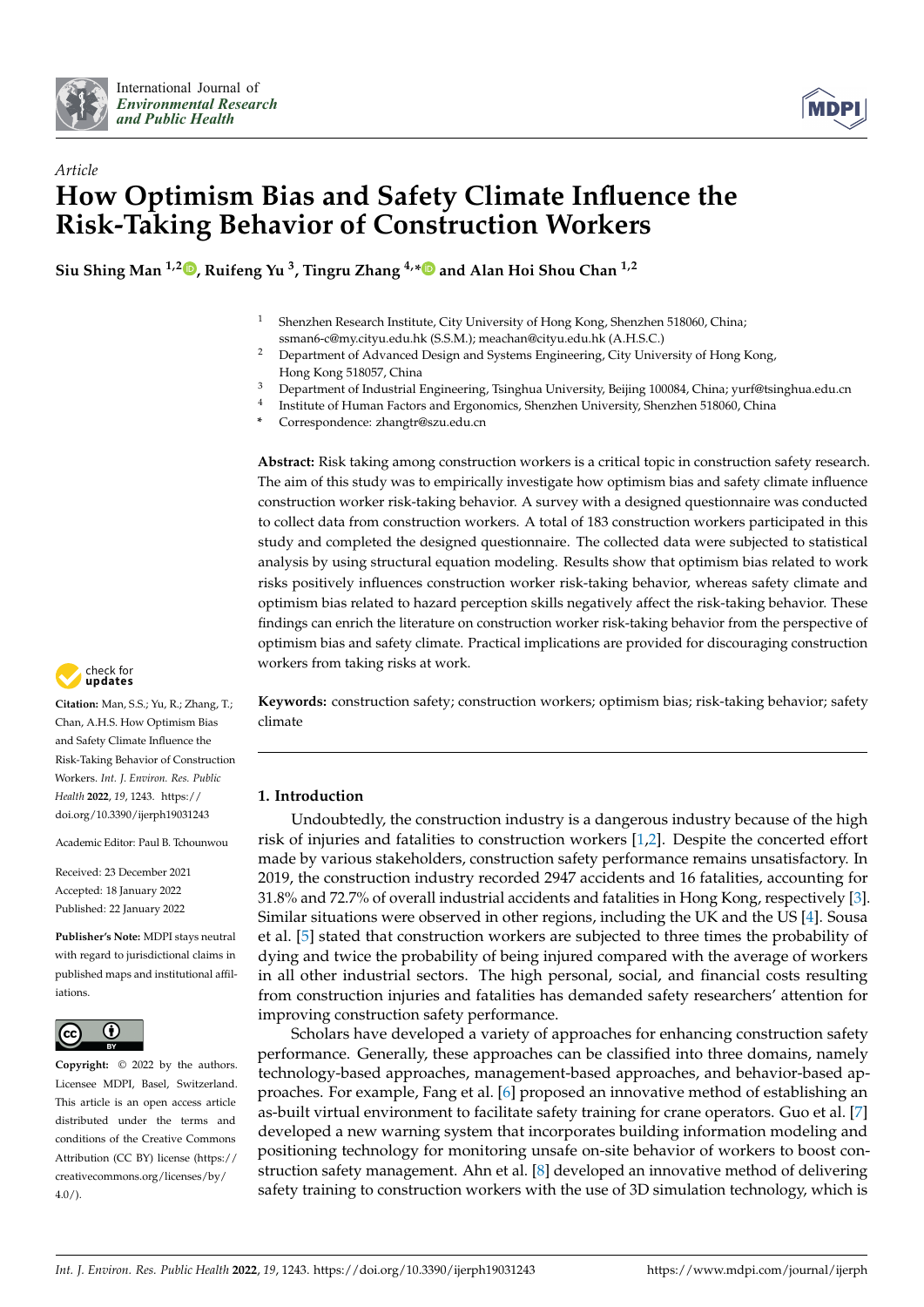effective in helping workers to actively learn safety knowledge and increase their enjoyment during the training. Salmi et al. [\[9\]](#page-12-8) designed sensor-based robots for building construction to reduce the exposure of construction workers to risky work conditions. Yeo et al. [\[10\]](#page-12-9) proposed a new measure to quantitatively evaluate the effectiveness of Internet of Things technologies for construction-accident prevention. In Hong Kong, the construction industry has been dedicated to developing innovative technology to improve construction safety performance, such as virtual reality technology for safety training [\[11\]](#page-12-10) and modular integrated construction technology for enhancing production control and safety [\[12\]](#page-12-11).

In addition to technology-based approaches, researchers have focused on managementbased approaches for improving construction safety. For instance, Ismail et al. [\[13\]](#page-12-12) identified factors that influence implementing a construction safety management system and reported that the most influential safety factors were personal awareness and communication. Jazayeri and Dadi [\[14\]](#page-12-13) provided an overview of various construction safety management systems, such as safety promotion, management plans, risk management, and hazard identification. Tang et al. [\[15\]](#page-12-14) developed a management system for providing personalized and real-time safety instructions to construction workers. Alruqi and Hallowell [\[16\]](#page-13-0) conducted a meta-analysis study to investigate the relationship between leading safety indicators (which are used to assess the safety management system of an organization) and the safety performance of construction workers. Trinh et al. [\[17\]](#page-13-1) proposed an innovation framework to measure the resilient safety culture of the construction industry, which can help improve the safety performance of construction workers. Pereira et al. [\[18\]](#page-13-2) examined the relationships between safety-management system factors and accident precursors and found that accident precursors can result from project reworks, schedule pressure, and change orders. Choe et al. [\[19\]](#page-13-3) examined the discrepancy in construction safety management practices and gave recommendations for developing effective safety management practices to enhance construction safety.

As for behavior-based approaches, researchers attempted to understand the behavior of construction workers. For instance, Seo et al. [\[20\]](#page-13-4) proposed a behavioral model to explain construction worker safety behavior by using structural equation modeling (SEM). Guo et al. [\[21\]](#page-13-5) developed a research model to predict construction worker safety behavior. Man et al. [\[22\]](#page-13-6) qualitatively explored the experiences and attitudes of construction workers toward risk-taking behaviors and identified the crucial factors that accounted for their risk-taking behavior. On the basis of previous findings (Man, Chan and Wong [\[22\]](#page-13-6), Man et al. [\[23\]](#page-13-7) subsequently examined how personal (outcome expectancy, perceived behavioral control, attitude toward risk-taking behavior, and risk perception) and organizational (safety promotion policy, safety training, and work stress) factors influence the risk-taking behavior of construction workers.

The occurrence of industrial accidents results from a combination of different factors, such as organizational factors [\[24\]](#page-13-8), psychological factors [\[25\]](#page-13-9), and unsafe behavior [\[26\]](#page-13-10). As a result, understanding the unsafe behavior of workers is useful to discourage risky behavior, thus reducing the occurrence of industrial accidents. Risk-taking behavior, one of unsafe behavior, refers to engaging in activities that involve potential harm or danger for a chance to gain certain benefits [\[27,](#page-13-11)[28\]](#page-13-12). Man, Chan and Wong [\[22\]](#page-13-6) and Low et al. [\[29\]](#page-13-13) emphasized that understanding construction worker risk-taking behavior is important for developing effective safety interventions to decrease the occurrence of construction accidents. Furthermore, Hasanzadeh et al. [\[30\]](#page-13-14) used a mixed-reality roofing simulation to explore the relationship between safety interventions and risk-taking behaviors of roofing workers with the mediation of risk propensity and found that mediation was significantly supported. The safety climate has long been considered an essential organizational factor for explaining worker safety behavior [\[31\]](#page-13-15). In addition, the concept of the optimism bias has been used by traffic safety researchers to understand safety driving behavior [\[32\]](#page-13-16). Although some safety academics have exerted substantial efforts to gain insights into construction worker risk-taking behavior from the perspective of human factors [\[21](#page-13-5)[,22\]](#page-13-6), no studies have empirically examined how optimism bias and safety climate influence construction worker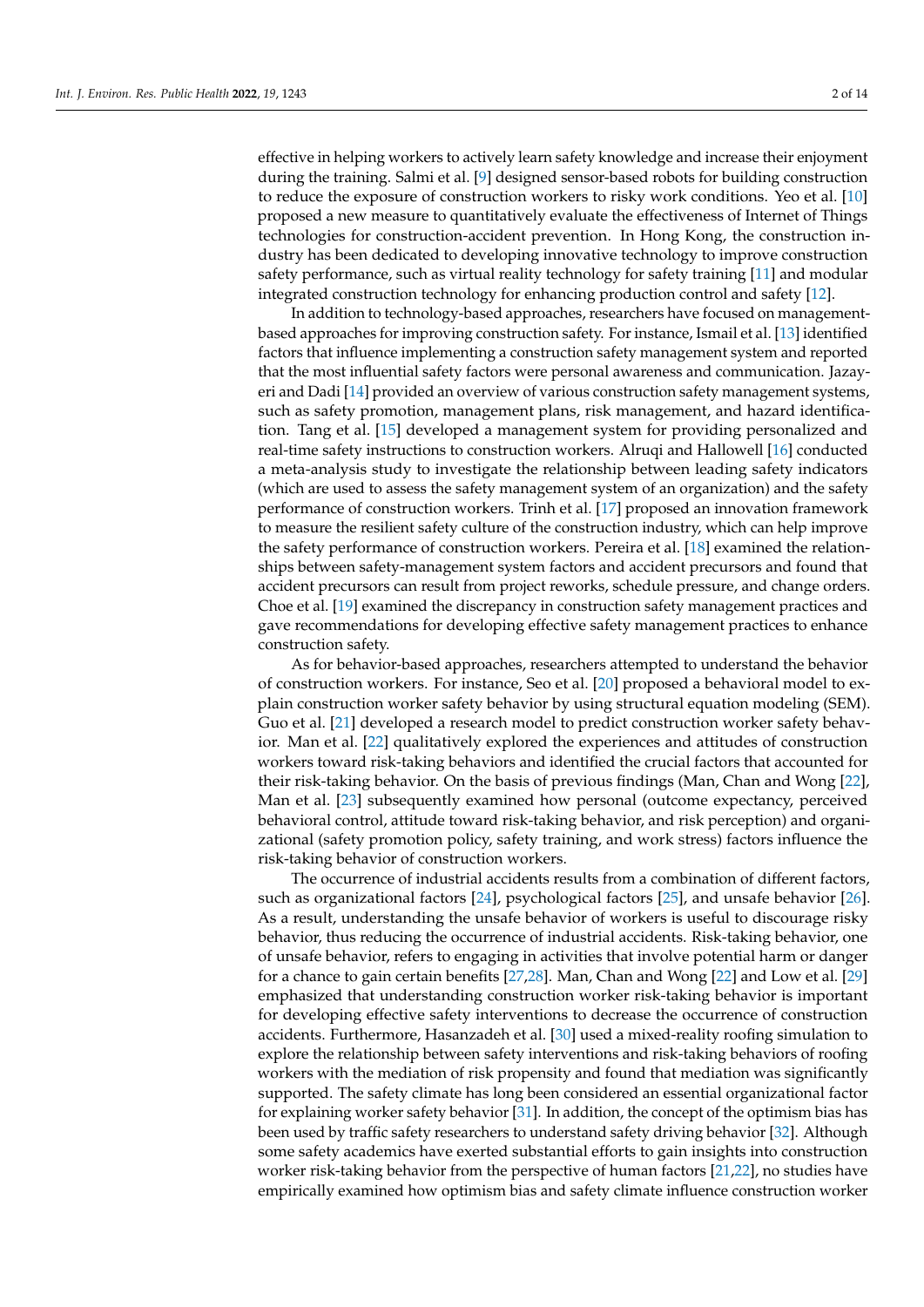risk-taking behavior, leaving a research gap for the researchers of safety science. Therefore, this study aimed to address this research gap to contribute to the relevant literature. Given the findings of this study, construction safety practitioners can be expected to develop effective safety interventions for reducing the risk-taking behavior of construction workers, thereby decreasing the occurrence of accidents in the construction industry.

### <span id="page-3-0"></span>**2. Research Model and Hypotheses**

#### *2.1. Optimism Bias*

Different definitions of optimism bias are available in the literature. For instance, in the context of psychology, Weinstein [\[33\]](#page-13-17) notes that that optimism bias is the tendency of individuals to believe that they are more skilled than their peers. Similarly, Klein and Helweg-Larsen [\[34\]](#page-13-18) referred to an optimism bias as the tendency of people to think that their risk is lower than that of their peers. Sharot [\[35\]](#page-13-19) defined optimism bias as the discrepancy between people's expectations and the outcome that follows. In this study, two types of optimism bias of construction workers were considered, including one related to work risks and another related to hazard perception skills. Optimism bias related to work risks refers to the tendency of construction workers to think their work risks are lower than those of their peers. Optimism bias as related to hazard perception skills describes the tendency of construction workers to believe that they are more skilled at perceiving hazards at work than their peers.

The concept of optimism bias is applicable to various research fields, such as technology acceptance [\[36\]](#page-13-20), transportation safety [\[37\]](#page-13-21), construction safety [\[38\]](#page-13-22), and project management [\[39\]](#page-13-23). In the transportation safety research area, White et al. [\[37\]](#page-13-21) discovered that young drivers who believed that they are less likely to have an accident and who are more skilled at driving than their peers perform less precautionary driving behavior and more dangerous driving behavior. In the construction safety literature, the optimism bias has been recognized as important in construction safety because of its association with construction worker precautionary behavior [\[38\]](#page-13-22). However, no studies examined the effect of optimism bias related to work risks and optimism bias related to hazard perception skills on construction worker risk-taking behavior. Therefore, according to the abovementioned theoretical knowledge obtained from previous studies, the following hypotheses about optimism bias related to work risks and optimism bias related to hazard perception skills were developed.

**Hypotheses 1 (H1).** *Optimism bias related to work risks positively influences risk-taking behavior of construction workers.*

**Hypotheses 2 (H2).** *Optimism bias related to hazard perception skills positively influences risktaking behavior of construction workers.*

### *2.2. Safety Climate*

Zohar [\[40\]](#page-13-24) first proposed safety climate for understanding the occupational behavior of workers in industrial organizations. A safety climate is often regarded as the shared perceptions of workers about their organization's safety practices, policies, and procedures [\[41\]](#page-13-25). Two major strategies are used to quantify a safety climate. One aims to develop organization- and industry-specific measurements of safety climate, which can reflect the characteristics of the organizational and/or industrial context (e.g., [\[42\]](#page-13-26), whereas the other prefers the development of general or universal measurements of safety climate [\[43\]](#page-13-27). The latter provides the chance to understand safety climate's antecedents and consequences in different languages, cultures, and contexts [\[44\]](#page-13-28).

In the literature on occupational safety, a safety climate is identified as aa significant predictor linked to the safety performance of workers [\[45\]](#page-13-29). In construction safety research, researchers have extensively investigated the relationship between safety outcomes of construction workers and safety climate. For instance, safety climate negatively affected injuries and near misses among US construction workers [\[46\]](#page-13-30), Hong Kong construction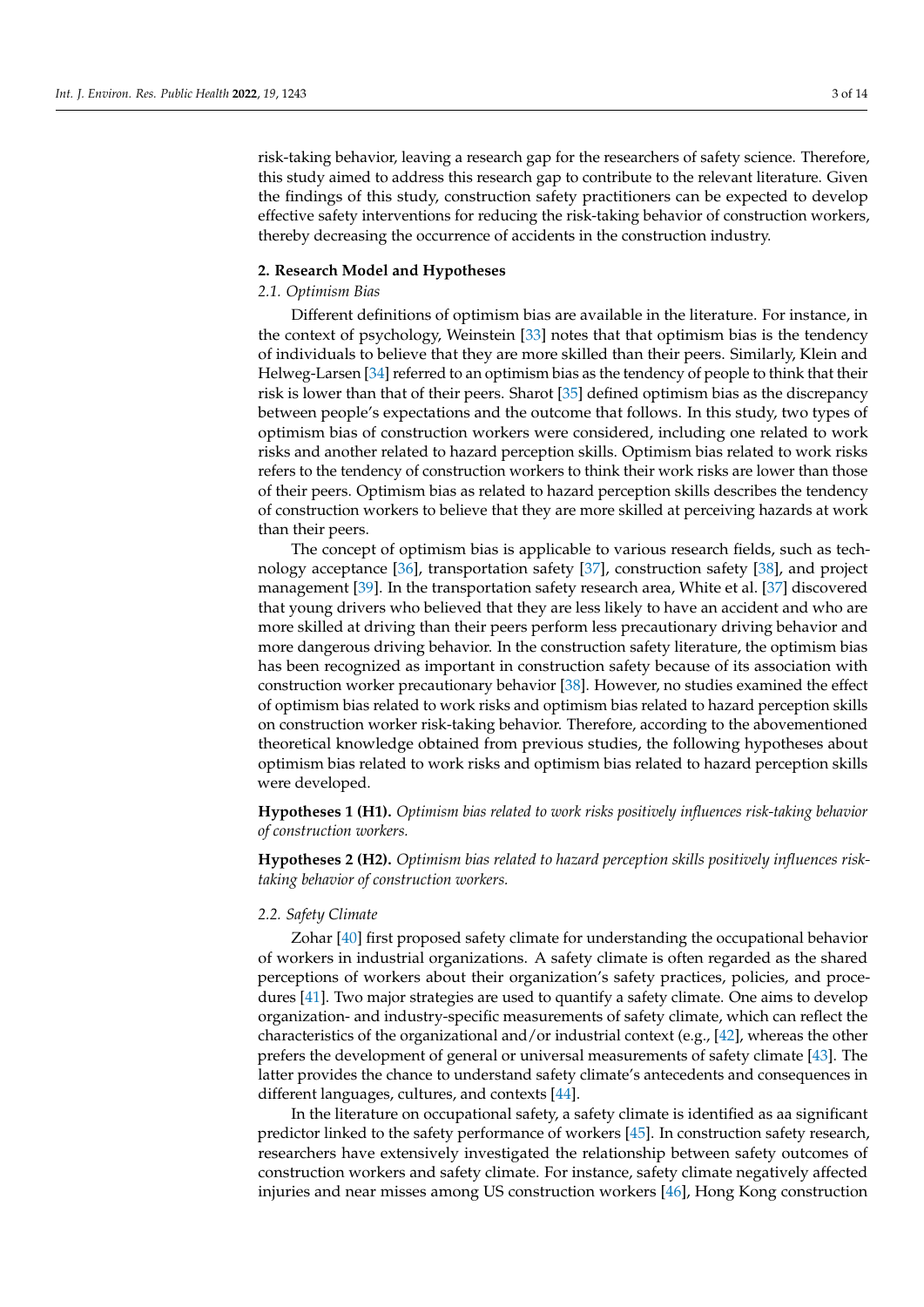workers  $[47]$ , Ontario construction workers  $[48]$ , and construction workers in mainland China [\[49\]](#page-14-2). Apart from the safety outcomes of workers, a safety climate has been widely found to positively influence construction worker safety behaviors [\[43,](#page-13-27)[49](#page-14-2)[,50\]](#page-14-3). Yule et al. [\[50\]](#page-14-3) examined the role of a safety climate in reducing power station workers' risk-taking behavior and found that with good safety climate, power station workers perform less risktaking behavior. However, how safety climate influences construction worker risk-taking behavior has not been examined in the relevant literature. Accordingly, the following hypothesis about safety climate was developed.

**Hypotheses 3 (H3).** Safety climate negatively influences the risk-taking behavior of construction *workers. tion workers.*  **UTHESES 5 (H3).** *Safety climate negatively influences the risk-taking behavior of constru* 

## *2.3. Research Model 2.3. Research Model*

In this study, the abovementioned literature review was used to develop the hypotheses for investigating the influence of optimism bias and safety climate on construction eses for investigating the influence of optimism bias and safety climate on construction worker risk-taking behavior. Figure 1 [pr](#page-4-0)esents the research model with the developed hypotheses. hypotheses.

<span id="page-4-0"></span>

**Figure 1.** Research model to be tested in the current study. **Figure 1.** Research model to be tested in the current study.

### **3. Methodology 3. Methodology**

### *3.1. Research Design 3.1. Research Design*

A survey with a structured questionnaire was conducted to collect data. The effect of A survey with a structured questionnaire was conducted to collect data. The effect of the optimism bias and of a safety climate on construction worker risk-taking behavior was the optimism bias and of a safety climate on construction worker risk-taking behavior was examined by testing the hypotheses formulated in Section 2 [usi](#page-3-0)ng the collected data. The examined by testing the hypotheses formulated in Section 2 using the collected data. The details about questionnaire development, participants, and data analysis are given below. details about questionnaire development, participants, and data analysis are given below.

### *3.2. Questionnaire Development 3.2. Questionnaire Development*

A questionnaire survey is a method of collecting empirical data and can contain A questionnaire survey is a method of collecting empirical data and can contain measurement items which are used to infer latent variables, for example, the optimism measurement items which are used to infer latent variables, for example, the optimism bias. The questionnaire consisted of four sections. The first section included 10 items about optimism bias related to work risks and four items about the optimism bias related to hazard perception skills, which were adapted from the transportation safety studies of Gosselin et al. [\[51\]](#page-14-4) and White, Cunningham and Titchener [\[37\]](#page-13-21), respectively, to fit the context of the current study. A 7-point Likert-type scale format ranging from  $1 =$  "very unlikely" to  $7 =$  "very likely" was used to measure optimism bias related to work risks, whereas a 7-point Likert-type scale format ranging from  $1 =$  "much less" to  $7 =$  "much" more" was used to measure optimism bias related to hazard perception skills. The item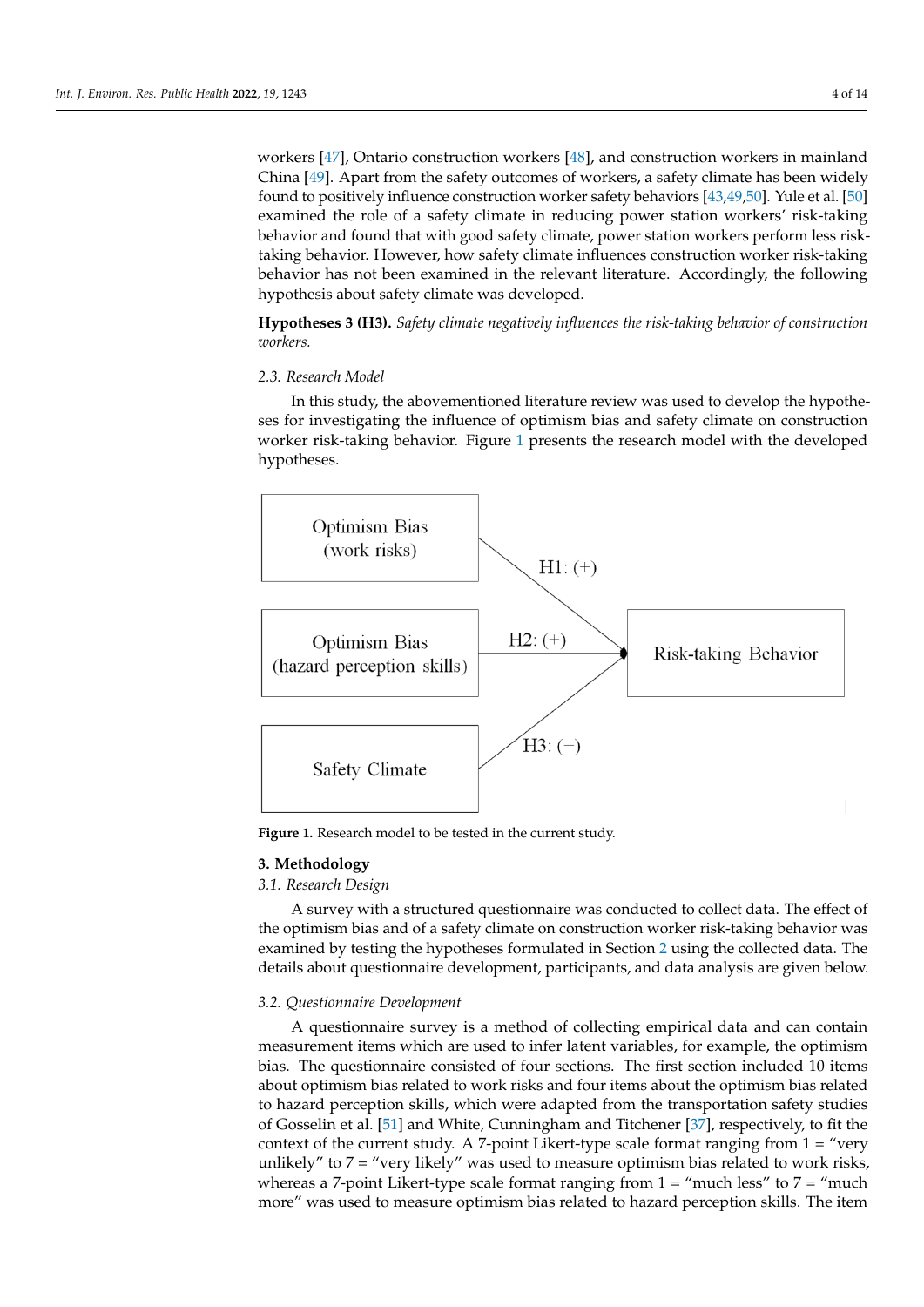score of optimism bias related to work risks was recoded inversely for an easy and intuitive interpretation of the results. As a result, high total scores on optimism bias related to work risks and optimism bias related to hazard perception skills indicate that respondents have high levels of optimism bias related to work risks and optimism bias related to hazard perception skills. The second section contained eight items measuring safety climate, adopted from the study of Huang, Lee, Chen, Perry, Cheung and Wang [\[43\]](#page-13-27). A high total score on the safety climate scale reflects that the organization in which the respondent works has a good safety climate. The third section had six items for measuring risk-taking behavior, adopted from the study of Rundmo [\[52\]](#page-14-5). The items related to risk-taking behavior were activities that involve potential harm or danger for a chance of gaining certain benefits, for example, "to get the job done quickly, you often ignore the safety rules." A higher total score on the risk-taking behavior scale indicates that respondents often take risks at work. In the last section, a set of demographic questions, including age, gender, marital status, education level, and work experience in the construction industry, were presented. Before the questionnaires were distributed to construction workers, a pilot study was conducted by asking five safety experts who had more than 10 years of work experience in construction safety to provide comments on the item contents of the questionnaire. All the experts reported that the item contents were understandable and appropriate. Table [1](#page-5-0) summarizes the item contents of optimism bias related to work risks, optimism bias related to hazard perception skills, safety climate, and risk-taking behavior.

<span id="page-5-0"></span>**Table 1.** Item contents of the constructs.

| Constructs            | Items              | Contents                                                                                                                                                                          |  |  |  |  |
|-----------------------|--------------------|-----------------------------------------------------------------------------------------------------------------------------------------------------------------------------------|--|--|--|--|
|                       |                    | If you experience the following situations, how likely do you think will you encounter an<br>accident compared with other construction workers of the same age and gender as you? |  |  |  |  |
|                       | OBWR1              | Lifting or carrying items                                                                                                                                                         |  |  |  |  |
|                       | OBWR2              | Working without safety shoes                                                                                                                                                      |  |  |  |  |
|                       | OBWR3              | Working at heights without safety belts                                                                                                                                           |  |  |  |  |
| Optimism bias related | OBWR4              | Working without a helmet                                                                                                                                                          |  |  |  |  |
| to work risks (OBWR)  | OBWR5              | Using mobile phones while working                                                                                                                                                 |  |  |  |  |
|                       | OBWR6              | Working with electricity but without insulated gloves                                                                                                                             |  |  |  |  |
|                       | OBWR7              | Working under the lifting route                                                                                                                                                   |  |  |  |  |
|                       | OBWR8              | Touching an operating machine or the object in the machine                                                                                                                        |  |  |  |  |
|                       | OBWR 9             | Handling sharps without cut-proof gloves                                                                                                                                          |  |  |  |  |
|                       | OBWR <sub>10</sub> | Working on the road at night without a reflective vest                                                                                                                            |  |  |  |  |
|                       |                    | Compared with other construction workers of the same age and gender as you, how skillful<br>are you at                                                                            |  |  |  |  |
| Optimism bias related | OBHPS1             | Promptly detecting dangerous things?                                                                                                                                              |  |  |  |  |
| to hazard perception  | OBHPS2             | Perceiving dangerous things with sufficient time to react?                                                                                                                        |  |  |  |  |
| skills (OBHPS)        | OBHPS3             | Noticing various dangerous things at the same time?                                                                                                                               |  |  |  |  |
|                       | OBHPS4             | Responding to multiple potentially dangerous things at the same time?                                                                                                             |  |  |  |  |
|                       | SC <sub>1</sub>    | Your senior manager tries to improve the safety level of each department continuously.                                                                                            |  |  |  |  |
|                       | SC <sub>2</sub>    | Your senior manager requests each manager to improve the safety of their department.                                                                                              |  |  |  |  |
|                       | SC <sub>3</sub>    | Your senior manager uses any available information to improve the existing security rules.                                                                                        |  |  |  |  |
|                       | SC <sub>4</sub>    | Your senior manager provides employees with a lot of safety information.                                                                                                          |  |  |  |  |
| Safety climate (SC)   | SC <sub>5</sub>    | Your supervisor discusses how to improve the safety level of the site with your co-workers.                                                                                       |  |  |  |  |
|                       | SC <sub>6</sub>    | Your supervisor lets employees work safely by explanation instead of by command.                                                                                                  |  |  |  |  |
|                       | SC7                | Your supervisor reminds employees to work safely.                                                                                                                                 |  |  |  |  |
|                       | SC <sub>8</sub>    | Your supervisor ensures you comply with all safety rules (not only the important ones).                                                                                           |  |  |  |  |
|                       |                    | In your daily work, to get the job done                                                                                                                                           |  |  |  |  |
| Risk-taking           | RTB1               | quickly, you often ignore the safety rules.                                                                                                                                       |  |  |  |  |
|                       | RTB <sub>2</sub>   | You often do some illegal behaviors.                                                                                                                                              |  |  |  |  |
|                       | RTB <sub>3</sub>   | You often do the work improperly.                                                                                                                                                 |  |  |  |  |
| behavior (RTB)        | RTB4               | You often take risks to complete your work.                                                                                                                                       |  |  |  |  |
|                       | RTB5               | You often do not use personal protective equipment.                                                                                                                               |  |  |  |  |
|                       | RTB <sub>6</sub>   | To get the job done quickly, you often do not follow the right job.                                                                                                               |  |  |  |  |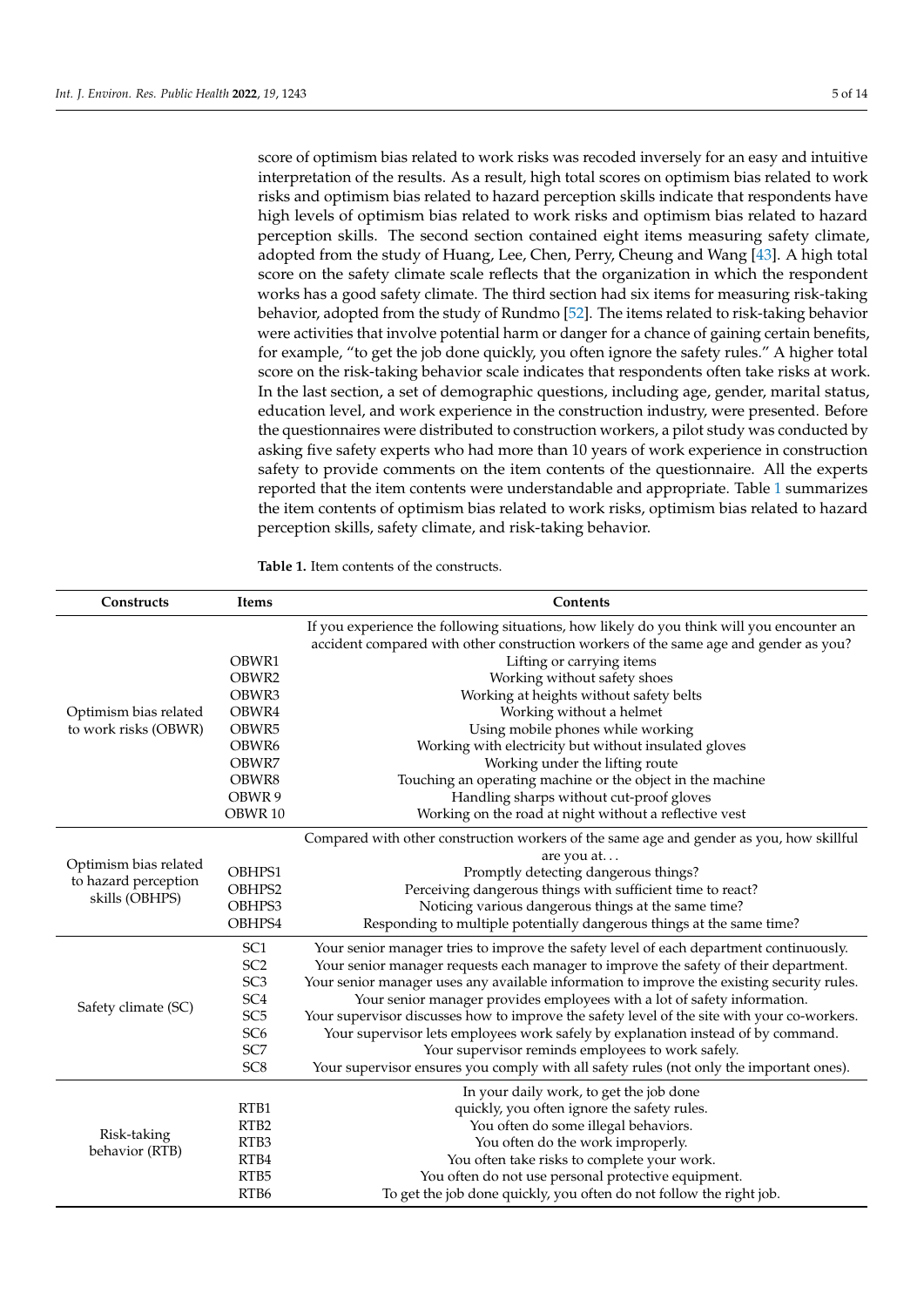### *3.3. Participants*

A convenience-sampling technique was used to select construction workers in this study, and construction site visits were conducted to identify the workers. A total of 183 construction workers participated in this study. All 183 construction workers were from Hong Kong. As Hong Kong construction workers have a high job mobility for different construction companies due to the contracting or subcontracting nature of the industry, these 183 participants worked for different projects in the construction industry, and they are not the direct employees of any one company. The number of samples of this study (183) was considered suitable for the structural equation modeling because the mean sample size of construction research using structural equation modeling was 162 [\[53\]](#page-14-6). The designed questionnaire was distributed to participants during the site visits. To minimize the potential response bias, the participants were told before answering the questionnaire that they have the right to quit this research activity, and all the gathered information would be managed confidentially. Written informed consent was provided by the participants. As shown in Table [2,](#page-6-0) of the 183 participants, 177 were male (96.72%) and six were female (3.28%). They were aged from 23 to 62. Most of them had a lower secondary education level or above (78.69%) and had worked in the construction industry for at least one year (98.91%).

| Variables                                               | Categories       | Frequencies    | Percentage (%) |
|---------------------------------------------------------|------------------|----------------|----------------|
| Gender                                                  | Male             | 177            | 96.72          |
|                                                         | Female           | 6              | 3.28           |
| Age                                                     | $20 - 29$        | 16             | 8.74           |
|                                                         | $30 - 39$        | 41             | 22.40          |
|                                                         | $40 - 49$        | 47             | 25.68          |
|                                                         | $50 - 59$        | 36             | 19.67          |
|                                                         | >59              | 8              | 4.37           |
|                                                         | Unspecified      | 35             | 19.14          |
| Marital status                                          | Single           | 65             | 35.52          |
|                                                         | Married          | 89             | 48.63          |
|                                                         | Divorced         | 6              | 3.28           |
|                                                         | Widowed          | $\overline{2}$ | 1.09           |
|                                                         | Unspecified      | 21             | 11.48          |
| <b>Education</b> level                                  | Primary school   | 22             | 12.02          |
|                                                         | Lower secondary  | 41             | 22.40          |
|                                                         | Higher secondary | 96             | 52.46          |
|                                                         | Post-secondary   | 7              | 3.83           |
|                                                         | Unspecified      | 17             | 9.29           |
| Work experience (years) in the<br>construction industry | <1               | 2              | 1.09           |
|                                                         | $1 - 5$          | 78             | 42.62          |
|                                                         | $6 - 10$         | 49             | 26.78          |
|                                                         | $11 - 15$        | 30             | 16.39          |
|                                                         | $16 - 20$        | 8              | 4.37           |
|                                                         | $21 - 30$        | 1              | 0.55           |
|                                                         | Unspecified      | 15             | 8.20           |

<span id="page-6-0"></span>**Table 2.** Participant demographic information (*n* = 183).

"Unspecified" means no responses provided by participants.

### *3.4. Data Analysis*

The research model with the hypotheses formulated in Section [2](#page-3-0) was tested using SEM. According to Kline [\[54\]](#page-14-7), the advantages of using SEM include: (a) the relationships among variables can be estimated with the consideration of measurement errors; (b) SEM considers measurement model (i.e., confirmatory factor analysis [CFA] for assessing measurement properties) and structural model (for assessing how factors influence another), resulting in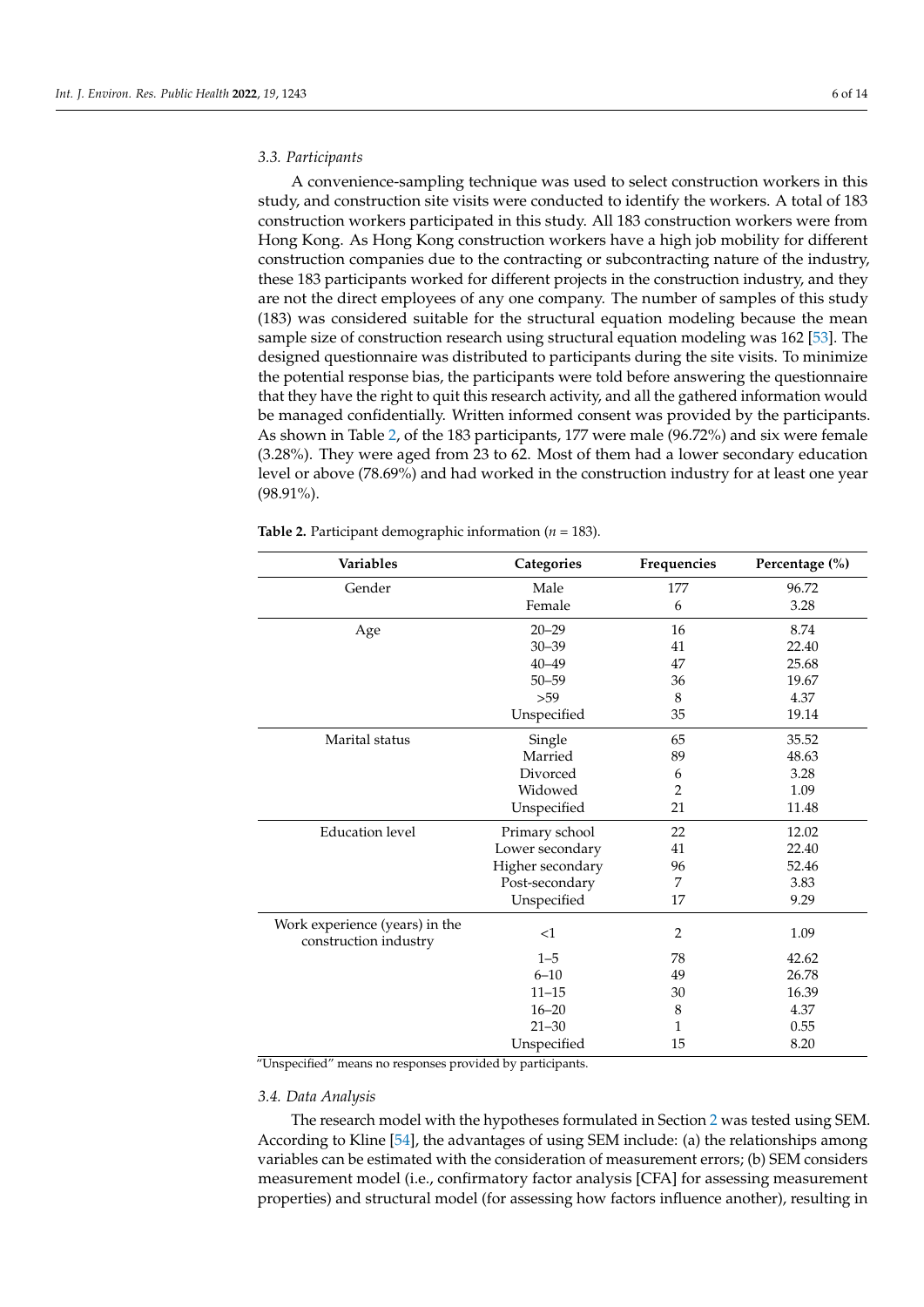a robust analytic approach; (c) SEM can deal with latent variables which cannot be observed directly; and (d) SEM can simultaneously examine hypothesized models while considering the entire system of variables. Therefore, SEM has been widely used in construction safety studies [\[23,](#page-13-7)[55\]](#page-14-8). A measurement model was used to examine the relationship between latent variables and their measurement items while a structural model was used to examine the relationship between the latent variables.

Prior to SEM, the psychometric properties of the scales were evaluated using CFA, including construct validity, convergent validity, discriminant validity, and internal consistency reliability. CFA is a useful statistical method for behavioral sciences because of its ability to provide information on whether the data fit the measurement model and to identify poor items of the measurement [\[56\]](#page-14-9). Construct validity is confirmed if model fitness indices achieved the required levels. Following the recommendations by Kline [\[54\]](#page-14-7), four model fitness indices were included, namely, the ratio of Chi-square value to degree of freedom (*χ* <sup>2</sup>/*df*), Tucker–Lewis Index (TLI), comparative fit index (CFI), and root mean square error of approximation (RMSEA). The required levels included  $\chi^2/df < 5$ ,  $CFI > 0.9$ , TLI  $> 0.9$ , and RMSEA  $< 0.08$  [\[54](#page-14-7)[,57\]](#page-14-10). The convergent validity and discriminant validity of the measurement were also examined. Convergent validity refers to the degree to which two measures of constructs that are theoretically related to one another are actually related [\[58\]](#page-14-11). The convergent validity of the measurement is acceptable if the factor loading (FL) of an item on its designed construct, composite reliability (CR) for each construct, and the average variance extracted (AVE) for each factor is greater than 0.7, 0.7, and 0.5, respectively. Discriminant validity is the extent to which the constructs are different empirically [\[58\]](#page-14-11). Discriminant validity is acceptable when each construct has the value of the square root of AVE greater than the correlations among the constructs of the research model [\[59\]](#page-14-12). Additionally, this study used Cronbach's alpha to assess the internal consistency reliability of the measurement for each construct [\[60\]](#page-14-13). Internal consistency reliability is acceptable if the value of the Cronbach's alpha is higher than 0.7.

After the confirmation of the reliability and validity of the measurement, SEM was used to test the hypotheses in the proposed model. The model fitness indices and required levels are the same as those in CFA (i.e.,  $\chi^2/df < 5$ , CFI > 0.9, TLI > 0.9, and RMSEA < 0.08). The CFA and SEM were performed using AMOS 21 software (IBM, Armonk, YN, USA).

### **4. Results**

### *4.1. Descriptive Statistics Related to Optimism Bias*

The mean scores of the optimism bias related to hazard perception skills and optimism bias related to work risks were  $4.11$  (SD =  $1.49$ ) and  $3.63$  (SD =  $1.73$ ), respectively. The mean score of the optimism bias related to hazard perception skills was not significantly different  $(p = 0.300)$ , whereas that of optimism bias related to work risks was significantly different (*p* = 0.004) from the score of 4.0, which represented neutrality (*i.e.*, midpoint) on the scale.

### *4.2. Measurement Model*

The results of the measurement model fit assessment (Table [3\)](#page-8-0) indicated that all model-fit index values achieved the recommended criteria. Specifically, the measurement model can adequately account for the collected data. Table [4](#page-8-1) reveals that all constructs had Cronbach's alpha values that ranged from 0.86 to 0.98. These values were larger than the critical requirement of 0.7, implying that the internal consistency reliability of all constructs is acceptable [\[61\]](#page-14-14). In addition, all items had FL values greater than 0.7. All constructs had CR values that exceeded 0.7. The AVE value of each construct was between 0.60 and 0.84, exceeding 0.5. Thus, the convergent validity of the measurement was acceptable. Table [5](#page-8-2) shows that all constructs had a square root of the AVE greater than the correlations among constructs. Therefore, the acceptable discriminant validity of the measurement was confirmed. In conclusion, the measurement model assessment demonstrated an adequate model fit, high internal consistency reliability, and acceptable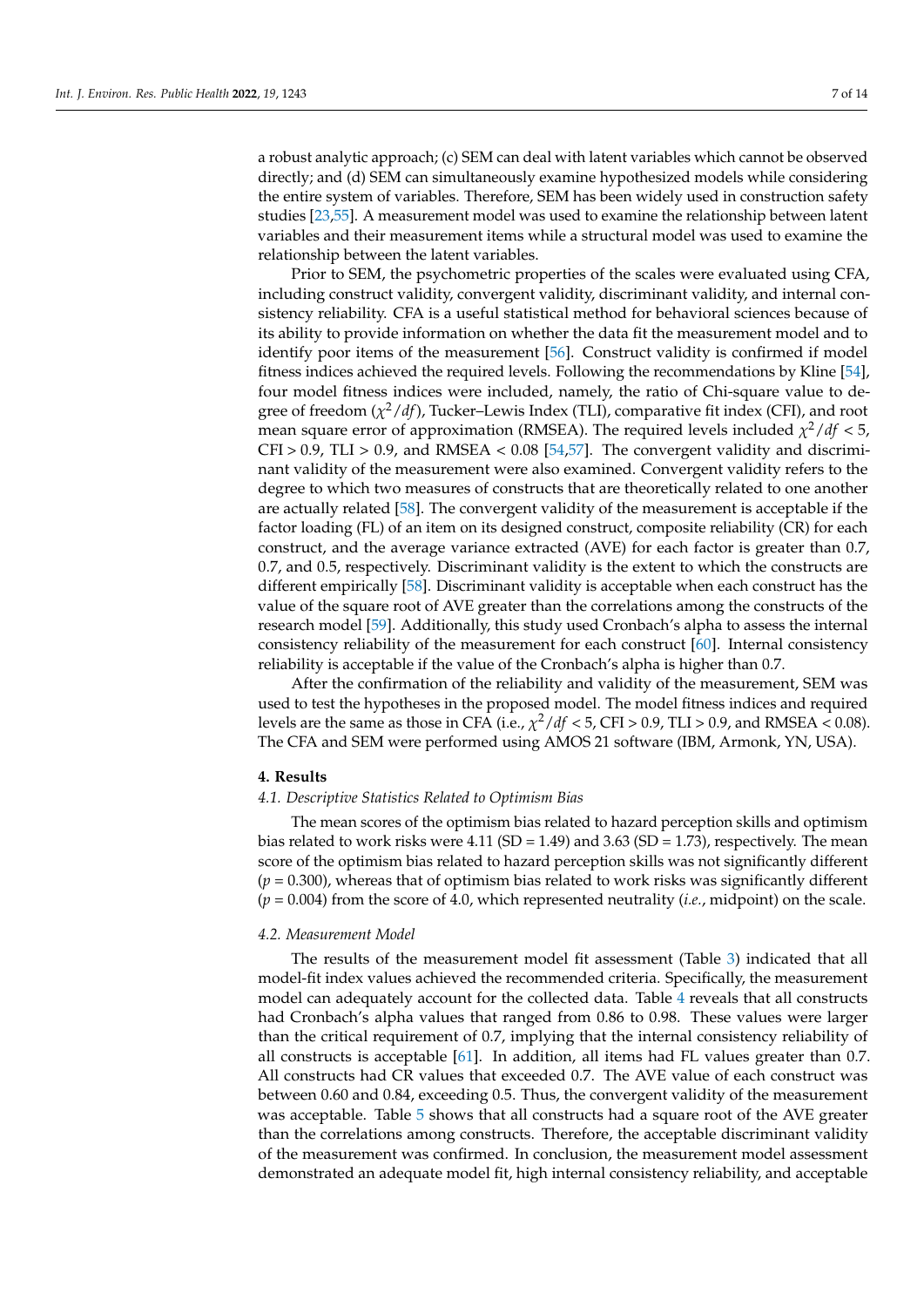convergent and discriminant validity, reflecting that SEM was appropriate for testing the hypotheses in the research model.

<span id="page-8-0"></span>**Table 3.** Results of the measurement model and structural model assessments.

| <b>Model Fit Indices</b> | Measurement<br>Model | Structural<br>Model | Recommended<br><b>Values</b> | <b>Results</b> | References                      |
|--------------------------|----------------------|---------------------|------------------------------|----------------|---------------------------------|
| $\chi^2/df$              | 1.32                 | 1.32                | $\leq 5$                     | Acceptable     |                                 |
| CFI                      | 0.98                 | 0.98                | > 0.9                        | Acceptable     | Hair et al. $[62]$ Kline $[54]$ |
| TLI                      | 0.98                 | 0.98                | > 0.9                        | Acceptable     | McDonald and Ho [63]            |
| <b>RMSEA</b>             | 0.04                 | 0.04                | < 0.08                       | Acceptable     |                                 |

<span id="page-8-1"></span>**Table 4.** Results of the convergent validity and reliability assessment.

| Constructs                             | Items            | Mean | <b>SD</b> | FL   | <b>AVE</b> | CR   | Cronbach's Alpha |
|----------------------------------------|------------------|------|-----------|------|------------|------|------------------|
|                                        | OBWR1            | 3.91 | 2.08      | 0.70 | 0.68       | 0.95 | 0.95             |
|                                        | OBWR2            | 3.74 | 1.97      | 0.85 |            |      |                  |
|                                        | OBWR3            | 3.47 | 2.07      | 0.84 |            |      |                  |
|                                        | OBWR4            | 3.59 | 2.14      | 0.86 |            |      |                  |
| Optimism bias related                  | OBWR5            | 3.56 | 1.96      | 0.83 |            |      |                  |
| to work risks (OBWR)                   | OBWR6            | 3.45 | 2.14      | 0.88 |            |      |                  |
|                                        | OBWR7            | 3.51 | 2.17      | 0.84 |            |      |                  |
|                                        | OBWR8            | 3.82 | 1.98      | 0.81 |            |      |                  |
|                                        | OBWR9            | 3.51 | 1.93      | 0.84 |            |      |                  |
|                                        | OBWR10           | 3.72 | 2.11      | 0.75 |            |      |                  |
|                                        | OBHPS1           | 4.07 | 1.86      | 0.76 | 0.60       | 0.86 | 0.86             |
| Optimism bias related                  | OBHPS2           | 4.12 | 1.81      | 0.79 |            |      |                  |
| to hazard perception<br>skills (OBHPS) | OBHPS3           | 4.16 | 1.68      | 0.78 |            |      |                  |
|                                        | OBHPS4           | 4.10 | 1.79      | 0.77 |            |      |                  |
|                                        | SC <sub>1</sub>  | 5.47 | 1.67      | 0.92 | 0.84       | 0.98 | 0.92             |
|                                        | SC <sub>2</sub>  | 5.48 | 1.70      | 0.92 |            |      |                  |
|                                        | SC <sub>3</sub>  | 5.46 | 1.70      | 0.92 |            |      |                  |
| Safety climate (SC)                    | SC <sub>4</sub>  | 5.54 | 1.67      | 0.91 |            |      |                  |
|                                        | SC <sub>5</sub>  | 5.56 | 1.61      | 0.92 |            |      |                  |
|                                        | SC <sub>6</sub>  | 5.45 | 1.74      | 0.91 |            |      |                  |
|                                        | SC7              | 5.57 | 1.73      | 0.92 |            |      |                  |
|                                        | SC <sub>8</sub>  | 5.54 | 1.81      | 0.92 |            |      |                  |
| Risk-taking                            | RTB1             | 2.63 | 1.50      | 0.70 | 0.67       | 0.92 | 0.92             |
|                                        | RTB <sub>2</sub> | 2.44 | 1.49      | 0.88 |            |      |                  |
|                                        | RTB <sub>3</sub> | 2.44 | 1.41      | 0.84 |            |      |                  |
| behavior (RTB)                         | RTB4             | 2.26 | 1.33      | 0.84 |            |      |                  |
|                                        | RTB5             | 2.34 | 1.45      | 0.85 |            |      |                  |
|                                        | RTB6             | 2.37 | 1.33      | 0.80 |            |      |                  |

<span id="page-8-2"></span>**Table 5.** Results of the discriminant validity assessment.

|               | <b>OBWR</b> | <b>OBHPS</b> | <b>SC</b> | <b>RTB</b> |
|---------------|-------------|--------------|-----------|------------|
| <b>OBWR</b>   | $-0.82$     |              |           |            |
| <b>OBHPS</b>  | $-0.17*$    | $-0.77$      |           |            |
| <sub>SC</sub> | $-0.05$     | $-0.38$ ***  | $-0.92$   |            |
| <b>RTB</b>    | $-0.46$ *** | $-0.19*$     | $-0.22**$ | 0.82       |

The values in bold type are square roots of AVE values for corresponding constructs; the other values are correlations among constructs; OBWR means optimism bias related to work risks; OBHPS means optimism bias related to hazard perception skills; SC means safety climate; RTB means risk-taking behavior; \*: *p* < 0.05; \*\*: *p* < 0.01; and \*\*\*: *p* < 0.001.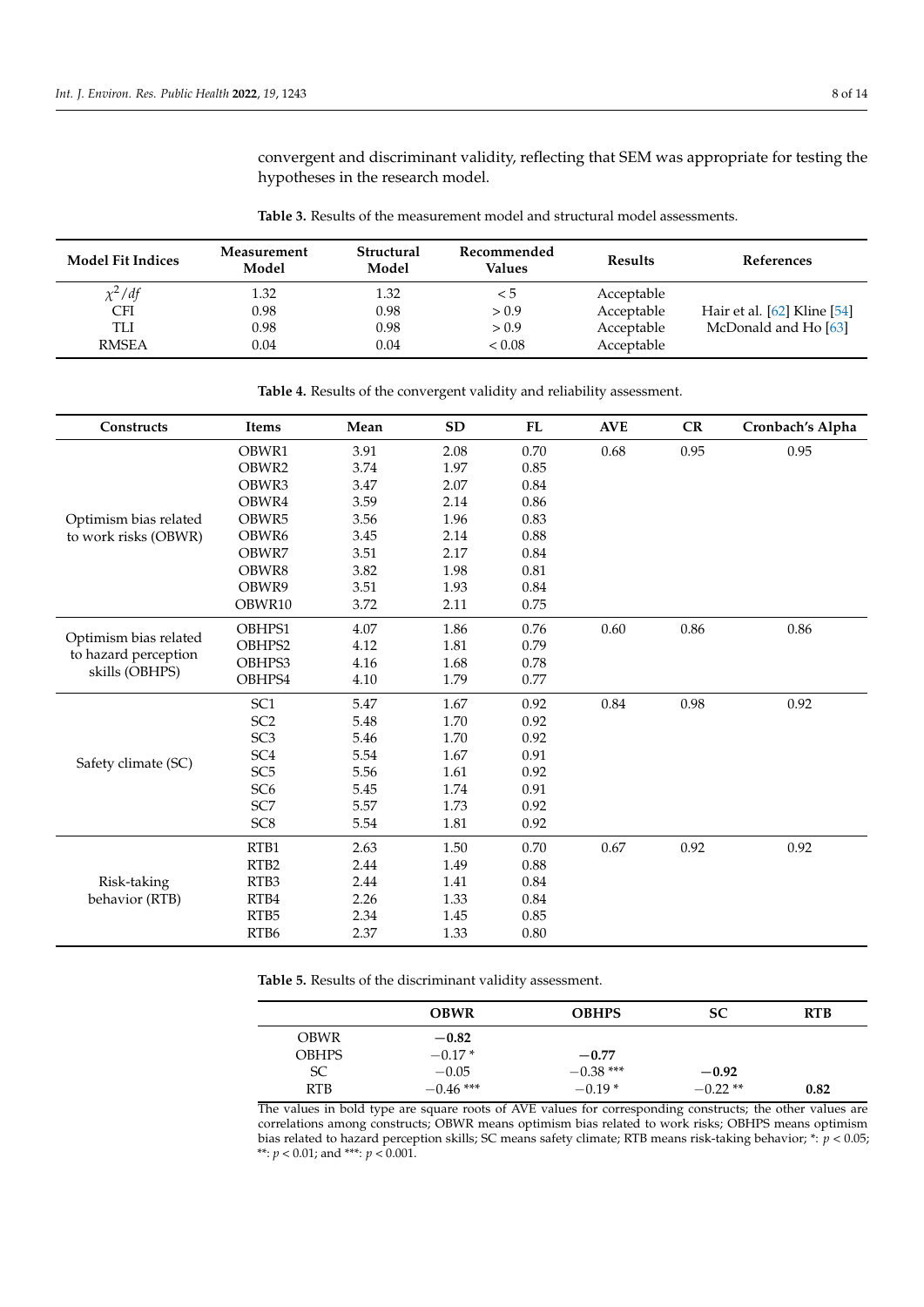### *4.3. Structural Model*

SEM was used to test the proposed research model (Fig. 1) and to infer the hypotheses of interest. Table [3](#page-8-0) shows that *χ* <sup>2</sup>/*df*, CFI, TLI, and RMSEA achieved the criteria. Thus, the hypothesized relationships can be sufficiently represented by the research model. In testing for the developed hypotheses, the results indicated that two hypotheses were supported (Table [6\)](#page-9-0). Specifically, the optimism bias related to work risks has a positive influence (H1), whereas a safety climate has a negative influence on risk-taking behavior (H3). Although H2, which states that optimism bias related to hazard perception skills positively influences risk-taking behavior was significant, the standardized path coefficient of H2 was negative. Therefore, this hypothesis was not supported. Figure [2](#page-9-1) shows the proposed model with the results (Table [6\)](#page-9-0).

<span id="page-9-0"></span>**Table 6.** Hypothesis testing results.

| <b>Hypotheses</b>                                                                                       | <b>Standardized Path</b><br>Coefficients | <i>v</i> -Values | Results       |
|---------------------------------------------------------------------------------------------------------|------------------------------------------|------------------|---------------|
| H1: Optimism bias related to work<br>risks positively influences<br>risk-taking behavior.               | 0.40                                     | <0.001           | Supported     |
| H2: Optimism bias related to<br>hazard perception skills positively<br>influences risk-taking behavior. | $-0.23$                                  | < 0.01           | Not supported |
| H3: Safety climate negatively<br>influences risk-taking behavior.                                       | $-0.28$                                  | < 0.001          | Supported     |

<span id="page-9-1"></span>

**Figure 2.** Proposed research model with hypothesis testing results (the values are standardized path **Figure 2.** Proposed research model with hypothesis testing results (the values are standardized path coefficients; \*\*:  $p < 0.01$ ; and \*\*\*:  $p < 0.001$ ).

### **5. Discussion 5. Discussion**

This study empirically investigated the influence of optimism bias and safety climate This study empirically investigated the influence of optimism bias and safety climate on construction worker risk-taking behavior. Theoretical contributions and practical implications can be provided by this study, which are discussed below, followed by limitations and future research.

### *5.1. Theoretical Contributions 5.1. Theoretical Contributions*

First, this study found that, on average, construction workers perceive that they have a similar level of hazard perception skills as their peers, but that they have a higher  $\ddot{a}$  is displaced of encountering an accident than their peers. Moreover, the optimism b likelihood of encountering an accident than their peers. Moreover, the optimism bias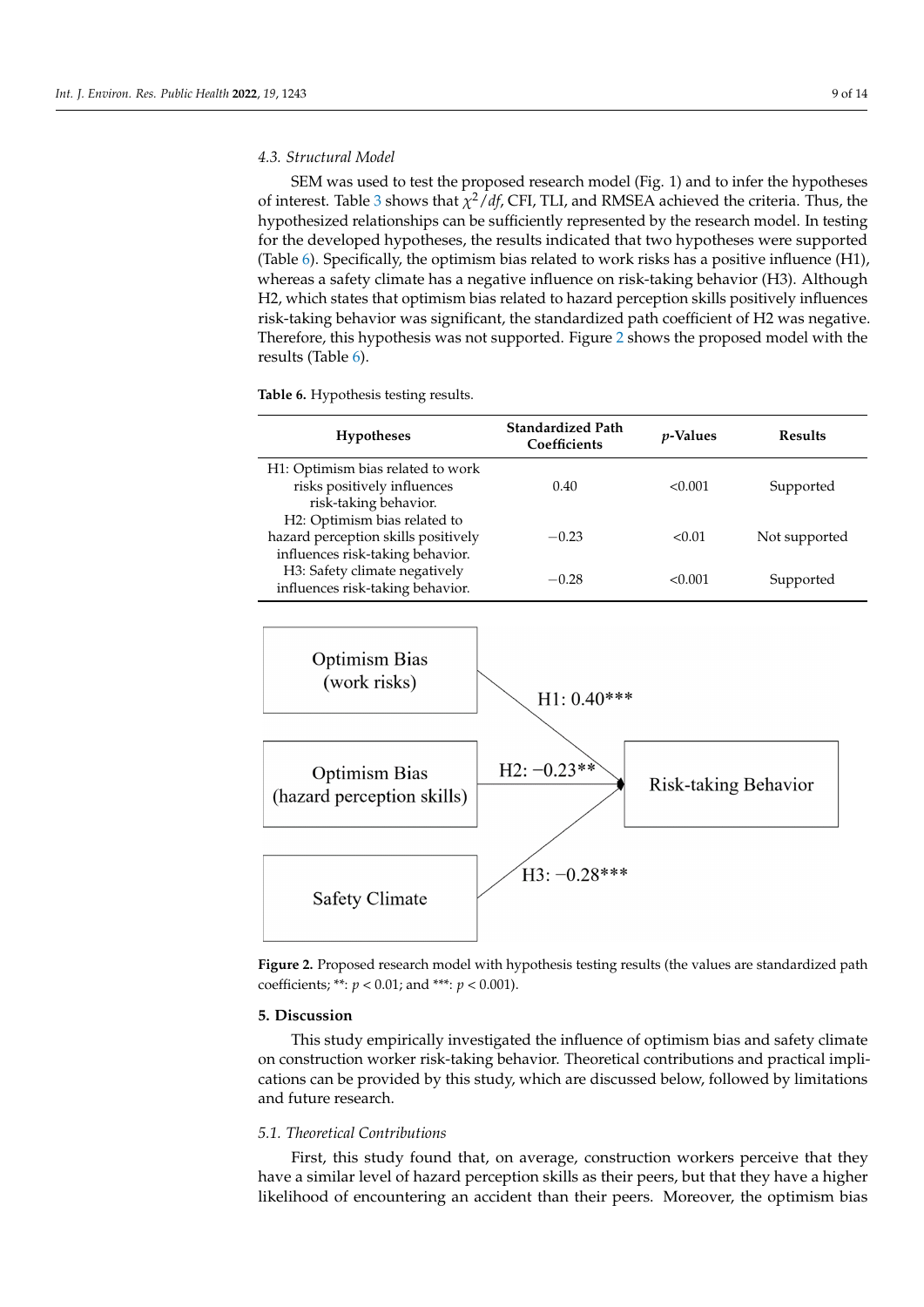related to work risks positively influences construction worker risk-taking behavior, similar to the previous finding that the optimism bias related to accident risk leads drivers to take less precautionary behavior and engage in more unsafe driving behavior [\[37\]](#page-13-21). Construction workers who hold a high level of optimism bias related to work risks tend to take risks when they work at construction sites. This finding complies with that of Man, Chan and Wong [\[22\]](#page-13-6) who reported that construction workers who perceive a low level of risks tend to take risks at work. A previous study by Caponecchia and Sheils [\[38\]](#page-13-22) found that optimism bias related to work risks did not correlate to the safe work behavior of Australian construction workers. After the previous work of Caponecchia and Sheils [\[38\]](#page-13-22), no follow-up study was conducted to investigate the influence of optimism bias related to work risks on the risk-taking behavior of construction workers. The current work successfully addressed this research gap, enriching the relevant literature on construction safety. Besides, the current study provided evidence in the context of construction safety for the statement made by Weinstein [\[64\]](#page-14-17), that the optimism bias related to accident risk may remarkably reduce the attempts of the public to perform risk-reducing behavior in the context of future life events. However, less knowledge about how to effectively reduce optimism bias related to work risks of construction workers is available in the literature. This research area should be paid further attention from construction safety researchers.

Second, the optimism bias related to hazard perception skills negatively affects risktaking behavior, contrary to the finding of White, Cunningham and Titchener [\[37\]](#page-13-21) who noted that drivers who consider themselves more skillful in driving are more likely to drive riskily. One possible reason for this phenomenon is that construction workers with a high tendency to believe that they are more skilled in perceiving hazards at work than their peers may also have a high level of risk perception. In the correlation analysis (Table [4\)](#page-8-1), optimism bias related to hazard perception skills was significantly negatively associated with optimism bias related to work risks. Thus, construction workers who believed they are more skilled in hazard perception than their peers perceive a greater level of risks at work and are more prudent and cautious at work than their peers. This result indirectly supported the tentative explanation for the surprising phenomenon. Man et al. [\[65\]](#page-14-18) recently developed and validated a measurement for quantifying the risk perception of construction workers. The measurement can be used to investigate how the relationship between optimism bias and construction worker risk-taking behavior was mediated by risk perception in the future to contribute to the relevant literature. Therefore, more research effects should be made to obtain substantial theoretical evidence to support the tentative explanation and complement the results of the current study.

Third, a safety climate has long been a crucial factor in construction safety [\[66](#page-14-19)[–68\]](#page-14-20). However, studies on how it influences construction worker risk-taking behavior are lacking. This study successfully addressed this research gap. The results revealed that safety climate negatively influences construction worker risk-taking behavior. Specifically, a good safety climate can lead construction workers to perform less risk-taking behavior. This study served as the first attempt to examine this research area and confirmed that safety climate is a crucial factor in discouraging construction workers from engaging in risk-taking behavior. Moreover, the underlying mechanism of how safety climate influences construction worker risk-taking behavior is interesting to examine. Specifically, the mediators in the relationship between safety climate and construction worker risk-taking behavior should be explored in the future.

### *5.2. Practical Implications*

The current study demonstrated that optimism bias and safety climate significantly influence construction worker risk-taking behavior. According to the findings, practical suggestions were made to reduce construction worker risk-taking behavior. First, construction management must be aware that the optimism bias, related to work risks, positively affects construction worker risk-taking behavior. First-aid training should be provided to construction workers who have a high level of optimism bias related to work risks, because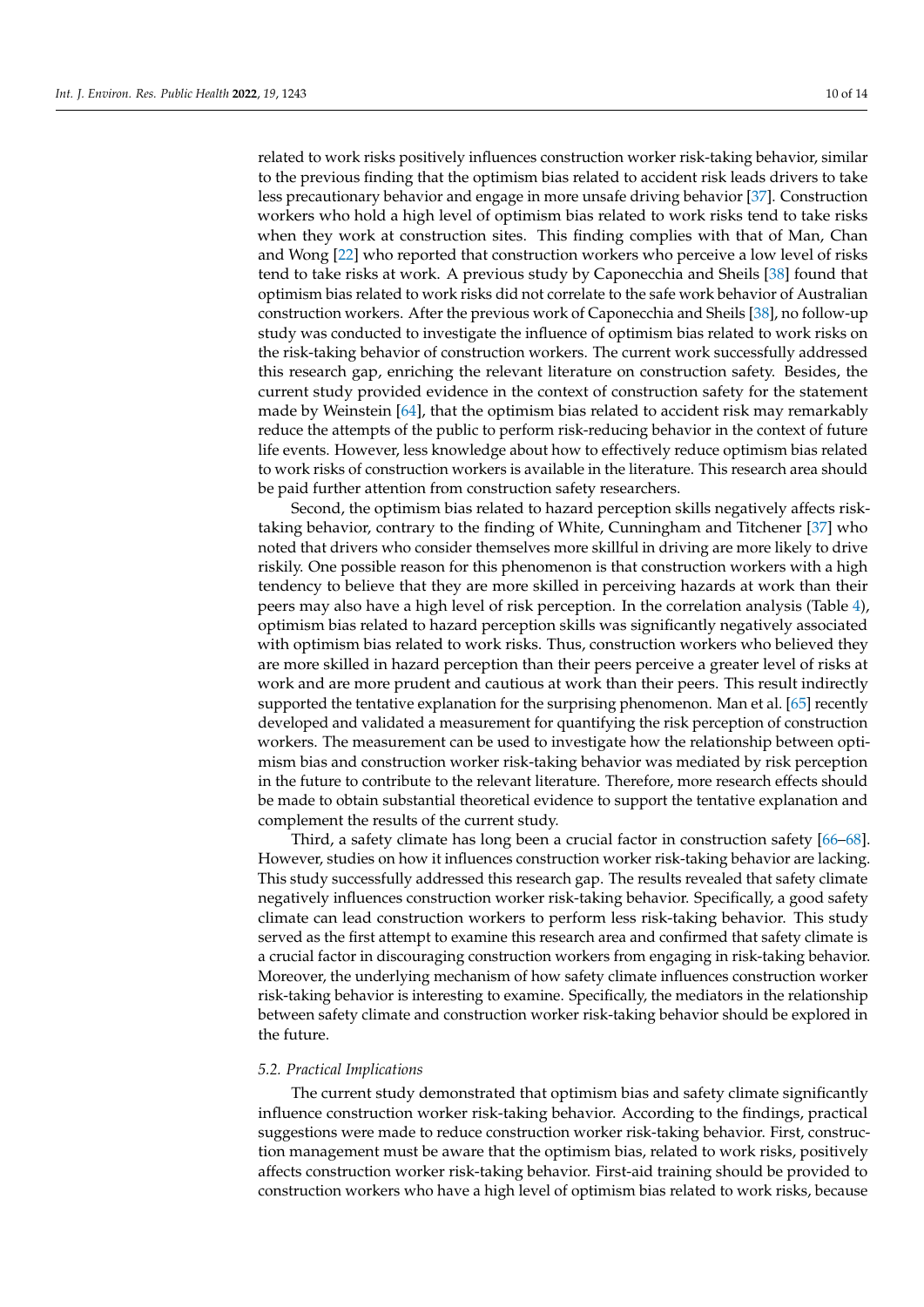Lingard [\[69\]](#page-14-21) affirmed that first aid training can lower construction workers' mindset that "it will not happen to me." Construction workers who receive first aid training are expected to perceive that they are more likely to encounter work-related illness or injury and express considerable safety concerns, thereby reducing their risk-taking behavior. Therefore, first aid training or at least a few hours of training using an automated external defibrillator is recommended for the mandatory basic safety training. Those who complete training should receive certification (commonly known as "Green Card" in Hong Kong), which makes people eligible to be employed by construction companies. Second, the importance of safety climate in preventing construction workers from working unsafely should be continuously emphasized in the construction industry. Concerned authorities and stakeholders can organize activities such as safety meetings and safety award presentations [\[70\]](#page-14-22) to cultivate a good safety climate for the industry. Besides, training and the preventive action of supervisors positively influence safety climate [\[71\]](#page-14-23). Third, a safety-offence points system is a useful method to change workers' behavior [\[72](#page-14-24)[,73\]](#page-14-25) and should be developed in the construction industry to reduce construction workers' risk-taking behavior. In the safety-offence points system, construction workers who perform risk-taking behavior at work can then receive safety–offence points. They will be subject to attending safety training and monetary penalty when their safety–offence points are high. Thus, practitioners can develop innovative interventions that encourage such actions of supervisors to improve safety climate. When construction workers perceive good safety climate, their intention to task risks at work can be reduced.

### *5.3. Limitations and Future Research*

Although this study obtained significant findings, its limitations should be recognized. First, the current study used a cross-sectional survey to collect the data. Future research can collect longitudinal data to gain an in-depth understanding of how safety climate and optimism bias affect the risk-taking behavior of construction workers over time. Second, the current study only considered the general safety climate. Li et al. [\[74\]](#page-14-26) suggested that the safety climate for the construction industry has six dimensions, including co-workers' interaction, workers' self-perception of safety, safety environment, workers' involvement in safety, safety personnel support, and safety management involvement. These dimensions of safety climate were not considered in this study. The way these dimensions affect construction worker risk-taking behavior should be examined in the future. Third, the participants of this study were from Hong Kong. Selecting samples of construction workers from different regions and countries is important to make the research conclusions more general. Therefore, future studies can recruit construction workers from different regions and countries to compare the optimism bias of construction workers. Last, there were only seven female construction workers involved in this study. The gender effect on the relationship between optimism bias and risk-taking behavior of construction workers is an interesting research topic and should be investigated in future studies.

### **6. Conclusions**

The risk-taking behavior of construction workers has received increasing attention from construction safety researchers. Given that worker risk-taking behavior reduces construction safety performance, this study successfully obtained theoretical and practical implications about construction worker risk-taking behavior from the perspective of optimism bias and safety climate. The optimism bias, related to work risks, positively influences construction worker risk-taking behavior, whereas safety climate and optimism bias related to hazard perception skills negatively affect risk-taking behavior. According to the results, construction practitioners and the concerned authorities can develop effective safety interventions and policies for reducing construction worker risk-taking behavior, thereby decreasing the occurrence of construction accidents.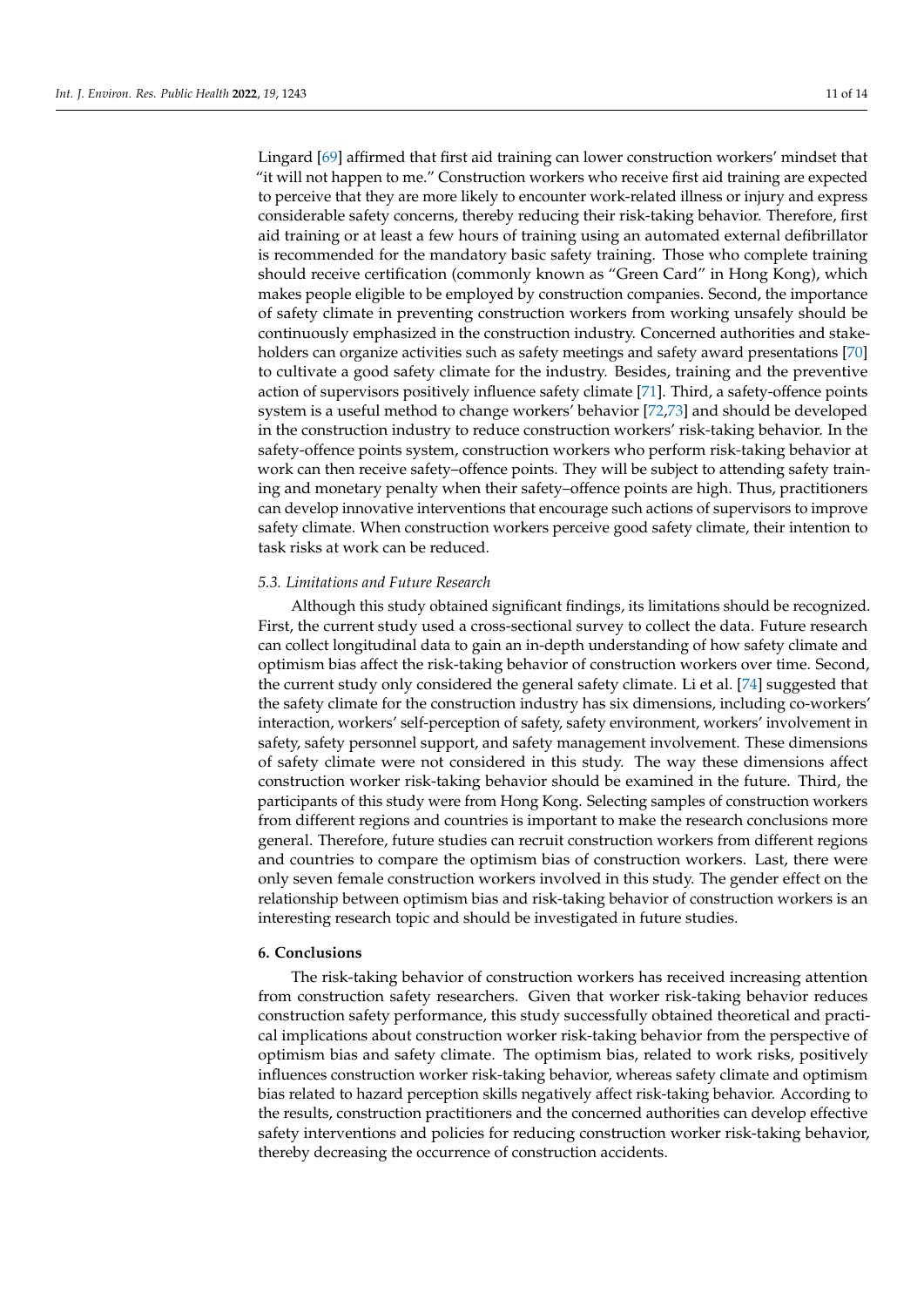**Author Contributions:** Conceptualization, S.S.M. and R.Y.; methodology, S.S.M., T.Z. and A.H.S.C.; validation, S.S.M.; formal analysis, S.S.M.; investigation, S.S.M. and A.H.S.C.; resources, R.Y. and A.H.S.C.; data curation, S.S.M. and A.H.S.C.; writing—original draft preparation, S.S.M., R.Y., T.Z. and A.H.S.C.; writing—review and editing, S.S.M. and A.H.S.C.; visualization, S.S.M.; supervision, R.Y., T.Z. and A.H.S.C.; project administration, R.Y. and A.H.S.C. All authors have read and agreed to the published version of the manuscript.

**Funding:** This work was supported by the National Natural Science Foundation of China [grant number 72071170 and 71801156], the CityU Strategic Research Grant [grant number 9680294] and the Science Foundation of Guangdong Province [grant number 2021A1515011610].

**Institutional Review Board Statement:** The study was conducted according to the guidelines of the Declaration of Helsinki and approved by the Research Committee of the City University of Hong Kong (protocol code: SEEM54032390 and date of approval: 1 December 2018).

**Informed Consent Statement:** Informed consent was obtained from all subjects involved in the study.

**Data Availability Statement:** The data presented in this study are available on request from the corresponding author.

**Acknowledgments:** This research was supported by the City University of Hong Kong. Additionally, the authors express great appreciation of the support from SW Ho and Jacky YK Ng in data collection.

**Conflicts of Interest:** The authors declare that they have no competing interests.

### **References**

- <span id="page-12-0"></span>1. International Labour Organization. Safety and Health at Work. Available online: [https://www.ilo.org/ilostat/faces/wcnav\\_](https://www.ilo.org/ilostat/faces/wcnav_defaultSelection?_adf.ctrl-state=b0ni3sng1_86&_afrLoop=100234571200294&_afrWindowMode=0&_afrWindowId=b0ni3sng1_83#!%40%40%3F_afrWindowId%3Db0ni3sng1_83%26_afrLoop%3D100234571200294%26_afrWindowMode%3D0%26_adf.ctrl-state%3Dhg8wzbd2a_66) [defaultSelection?\\_adf.ctrl-state=b0ni3sng1\\_86&\\_afrLoop=100234571200294&\\_afrWindowMode=0&\\_afrWindowId=b0ni3sng1](https://www.ilo.org/ilostat/faces/wcnav_defaultSelection?_adf.ctrl-state=b0ni3sng1_86&_afrLoop=100234571200294&_afrWindowMode=0&_afrWindowId=b0ni3sng1_83#!%40%40%3F_afrWindowId%3Db0ni3sng1_83%26_afrLoop%3D100234571200294%26_afrWindowMode%3D0%26_adf.ctrl-state%3Dhg8wzbd2a_66) [\\_83#!%40%40%3F\\_afrWindowId%3Db0ni3sng1\\_83%26\\_afrLoop%3D100234571200294%26\\_afrWindowMode%3D0%26\\_adf.](https://www.ilo.org/ilostat/faces/wcnav_defaultSelection?_adf.ctrl-state=b0ni3sng1_86&_afrLoop=100234571200294&_afrWindowMode=0&_afrWindowId=b0ni3sng1_83#!%40%40%3F_afrWindowId%3Db0ni3sng1_83%26_afrLoop%3D100234571200294%26_afrWindowMode%3D0%26_adf.ctrl-state%3Dhg8wzbd2a_66) [ctrl-state%3Dhg8wzbd2a\\_66](https://www.ilo.org/ilostat/faces/wcnav_defaultSelection?_adf.ctrl-state=b0ni3sng1_86&_afrLoop=100234571200294&_afrWindowMode=0&_afrWindowId=b0ni3sng1_83#!%40%40%3F_afrWindowId%3Db0ni3sng1_83%26_afrLoop%3D100234571200294%26_afrWindowMode%3D0%26_adf.ctrl-state%3Dhg8wzbd2a_66) (accessed on 21 June 2020).
- <span id="page-12-1"></span>2. Man, S.S.; Alabdulkarim, S.; Chan, A.H.S.; Zhang, T. The acceptance of personal protective equipment among Hong Kong construction workers: An integration of technology acceptance model and theory of planned behavior with risk perception and safety climate. *J. Saf. Res.* **2021**, *79*, 329–340. [\[CrossRef\]](http://doi.org/10.1016/j.jsr.2021.09.014)
- <span id="page-12-2"></span>3. Labour Department. Occupational Safety and Health Statistics. 2019. Available online: [https://www.labour.gov.hk/eng/osh/](https://www.labour.gov.hk/eng/osh/pdf/archive/statistics/OSH_Statistics_2019_eng.pdf) [pdf/archive/statistics/OSH\\_Statistics\\_2019\\_eng.pdf](https://www.labour.gov.hk/eng/osh/pdf/archive/statistics/OSH_Statistics_2019_eng.pdf) (accessed on 21 June 2020).
- <span id="page-12-3"></span>4. Teran, S.; Blecker, H.; Scruggs, K.; García Hernández, J.; Rahke, B. Promoting adoption of fall prevention measures among Latino workers and residential contractors: Formative research findings. *Am. J. Ind. Med.* **2015**, *58*, 870–879. [\[CrossRef\]](http://doi.org/10.1002/ajim.22480)
- <span id="page-12-4"></span>5. Sousa, V.; Almeida, N.M.; Dias, L.A. Risk-based management of occupational safety and health in the construction industry–Part 1: Background knowledge. *Saf. Sci.* **2014**, *66*, 75–86. [\[CrossRef\]](http://doi.org/10.1016/j.ssci.2014.02.008)
- <span id="page-12-5"></span>6. Fang, Y.; Teizer, J.; Marks, E. A framework for developing an as-built virtual environment to advance training of crane operators. In Proceedings of the Construction Research Congress 2014: Construction in a Global Network, Atlanta, GA, USA, 19–21 May 2014; pp. 31–40.
- <span id="page-12-6"></span>7. Guo, H.L.; Liu, W.P.; Zhang, W.S.; Skitmor, M. A BIM-PT-integrated warning system for on-site workers' unsafe behavior. *China Saf. Sci. J.* **2014**, *24*, 104–109.
- <span id="page-12-7"></span>8. Ahn, S.; Park, Y.J.; Park, T.H.; Kim, T.H. Development of safety training delivery method using 3D simulation technology for construction worker. *J. Korea Inst. Build. Constr.* **2015**, *15*, 621–629. [\[CrossRef\]](http://doi.org/10.5345/JKIBC.2015.15.6.621)
- <span id="page-12-8"></span>9. Salmi, T.; Ahola, J.M.; Heikkilä, T.; Kilpeläinen, P.; Malm, T. Human-Robot Collaboration and Sensor-Based Robots in Industrial Applications and Construction. In *Robotic Building*; Bier, H., Ed.; Springer: Cham, Switzerland, 2018; pp. 25–52.
- <span id="page-12-9"></span>10. Yeo, C.J.; Yu, J.H.; Kang, Y. Quantifying the Effectiveness of IoT Technologies for Accident Prevention. *J. Manag. Eng.* **2020**, *36*, 04020054. [\[CrossRef\]](http://doi.org/10.1061/(ASCE)ME.1943-5479.0000825)
- <span id="page-12-10"></span>11. Gammon Construction Limited. Gammon Construction Extends Innovative Technology Efforts to Optimize Construction— Virtual Reality Safety Training, GPS Tracking, Robotic Construction. Available online: [https://www.gammonconstruction.com/](https://www.gammonconstruction.com/en/articles.php?news_id=10) [en/articles.php?news\\_id=10](https://www.gammonconstruction.com/en/articles.php?news_id=10) (accessed on 21 June 2020).
- <span id="page-12-11"></span>12. Chun Wo Development Holdings Limited. Chun Wo News. Available online: [https://www.chunwo.com/chunwoimages/files/](https://www.chunwo.com/chunwoimages/files/newsletter_aug_final.pdf) [newsletter\\_aug\\_final.pdf](https://www.chunwo.com/chunwoimages/files/newsletter_aug_final.pdf) (accessed on 21 June 2020).
- <span id="page-12-12"></span>13. Ismail, Z.; Doostdar, S.; Harun, Z. Factors influencing the implementation of a safety management system for construction sites. *Saf. Sci.* **2012**, *50*, 418–423. [\[CrossRef\]](http://doi.org/10.1016/j.ssci.2011.10.001)
- <span id="page-12-13"></span>14. Jazayeri, E.; Dadi, G.B. Construction safety management systems and methods of safety performance measurement: A review. *J. Saf. Eng.* **2017**, *6*, 15–28.
- <span id="page-12-14"></span>15. Tang, N.; Hu, H.; Xu, F.; Zhu, F. Personalized safety instruction system for construction site based on internet technology. *Saf. Sci.* **2019**, *116*, 161–169. [\[CrossRef\]](http://doi.org/10.1016/j.ssci.2019.03.001)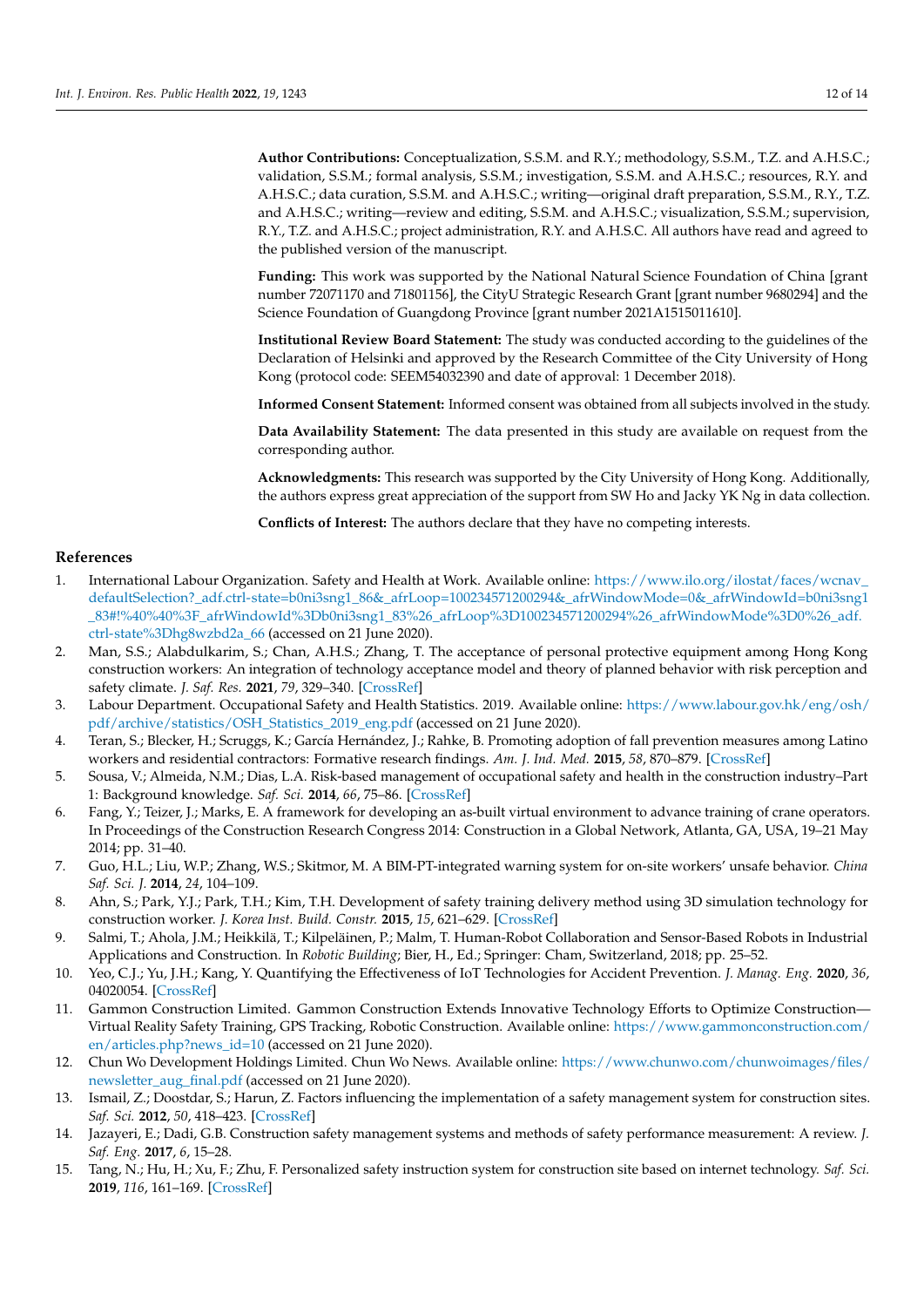- <span id="page-13-0"></span>16. Alruqi, W.M.; Hallowell, M.R. Critical success factors for construction safety: Review and meta-analysis of safety leading indicators. *J. Constr. Eng. Manag.* **2019**, *145*, 04019005. [\[CrossRef\]](http://doi.org/10.1061/(ASCE)CO.1943-7862.0001626)
- <span id="page-13-1"></span>17. Trinh, M.T.; Feng, Y.; Mohamed, S. Framework for measuring resilient safety culture in Vietnam's construction environment. *J. Constr. Eng. Manag.* **2019**, *145*, 04018127. [\[CrossRef\]](http://doi.org/10.1061/(ASCE)CO.1943-7862.0001602)
- <span id="page-13-2"></span>18. Pereira, E.; Ahn, S.; Han, S.; Abourizk, S. Finding causal paths between safety management system factors and accident precursors. *J. Manag. Eng.* **2020**, *36*, 04019049. [\[CrossRef\]](http://doi.org/10.1061/(ASCE)ME.1943-5479.0000738)
- <span id="page-13-3"></span>19. Choe, S.; Seo, W.; Kang, Y. Inter-and intra-organizational safety management practice differences in the construction industry. *Saf. Sci.* **2020**, *128*, 104778. [\[CrossRef\]](http://doi.org/10.1016/j.ssci.2020.104778)
- <span id="page-13-4"></span>20. Seo, H.C.; Lee, Y.S.; Kim, J.J.; Jee, N.Y. Analyzing safety behaviors of temporary construction workers using structural equation modeling. *Saf. Sci.* **2015**, *77*, 160–168. [\[CrossRef\]](http://doi.org/10.1016/j.ssci.2015.03.010)
- <span id="page-13-5"></span>21. Guo, B.H.; Yiu, T.W.; González, V.A. Predicting safety behavior in the construction industry: Development and test of an integrative model. *Saf. Sci.* **2016**, *84*, 1–11. [\[CrossRef\]](http://doi.org/10.1016/j.ssci.2015.11.020)
- <span id="page-13-6"></span>22. Man, S.S.; Chan, A.H.S.; Wong, H.M. Risk-taking behaviors of Hong Kong construction workers—A thematic study. *Saf. Sci.* **2017**, *98*, 25–36. [\[CrossRef\]](http://doi.org/10.1016/j.ssci.2017.05.004)
- <span id="page-13-7"></span>23. Man, S.S.; Chan, A.H.S.; Alabdulkarim, S.; Zhang, T. The effects of personal and organizational factors on the risk-taking behavior of Hong Kong construction workers. *Saf. Sci.* **2021**, *163*, 105155. [\[CrossRef\]](http://doi.org/10.1016/j.ssci.2020.105155)
- <span id="page-13-8"></span>24. Soltanzadeh, A.; Mohammadfam, I.; Moghimbeygi, A.; Ghiasvand, R. Exploring causal factors on the severity rate of occupational accidents in construction worksites. *Int. J. Civ. Eng.* **2017**, *15*, 959–965. [\[CrossRef\]](http://doi.org/10.1007/s40999-017-0184-9)
- <span id="page-13-9"></span>25. Pourmazaherian, M.; Baqutayan, S.M.S.; Idrus, D. The role of the big five personality factors on accident: A case of accidents in construction industries. *J. Sci. Technol. Innov. Policy* **2018**, *3*, 46–55. [\[CrossRef\]](http://doi.org/10.11113/jostip.v7n1.65)
- <span id="page-13-10"></span>26. Zhou, C.; Chen, R.; Jiang, S.; Zhou, Y.; Ding, L.; Skibniewski, M.J.; Lin, X. Human dynamics in near-miss accidents resulting from unsafe behavior of construction workers. *Phys. A Stat. Mech. Its Appl.* **2019**, *530*, 121495. [\[CrossRef\]](http://doi.org/10.1016/j.physa.2019.121495)
- <span id="page-13-11"></span>27. Gullone, E.; Moore, S. Adolescent risk-taking and the five-factor model of personality. *J. Adolesc.* **2000**, *23*, 393–407. [\[CrossRef\]](http://doi.org/10.1006/jado.2000.0327) [\[PubMed\]](http://www.ncbi.nlm.nih.gov/pubmed/10936013)
- <span id="page-13-12"></span>28. Leigh, B.C. Peril, chance, adventure: Concepts of risk, alcohol use and risky behavior in young adults. *Addiction* **1999**, *94*, 371–383. [\[CrossRef\]](http://doi.org/10.1046/j.1360-0443.1999.9433717.x)
- <span id="page-13-13"></span>29. Low, B.; Man, S.; Chan, A. The Risk-Taking Propensity of Construction Workers—An Application of Quasi-Expert Interview. *Int. J. Environ. Res. Public Health* **2018**, *15*, 2250. [\[CrossRef\]](http://doi.org/10.3390/ijerph15102250) [\[PubMed\]](http://www.ncbi.nlm.nih.gov/pubmed/30326573)
- <span id="page-13-14"></span>30. Hasanzadeh, S.; de la Garza, J.M.; Geller, E.S. How sensation-seeking propensity determines individuals' risk-taking behaviors: Implication of risk compensation in a simulated roofing task. *J. Manag. Eng.* **2020**, *36*, 04020047. [\[CrossRef\]](http://doi.org/10.1061/(ASCE)ME.1943-5479.0000813)
- <span id="page-13-15"></span>31. Wang, M.; Sun, J.; Du, H.; Wang, C. Relations between Safety Climate, Awareness, and Behavior in the Chinese Construction Industry: A Hierarchical Linear Investigation. *Adv. Civ. Eng.* **2018**, *2018*, 6580375. [\[CrossRef\]](http://doi.org/10.1155/2018/6580375)
- <span id="page-13-16"></span>32. Potard, C.; Kubiszewski, V.; Camus, G.; Courtois, R.; Gaymard, S. Driving under the influence of alcohol and perceived invulnerability among young adults: An extension of the theory of planned behavior. *Transp. Res. Part F Traffic Psychol. Behav.* **2018**, *55*, 38–46. [\[CrossRef\]](http://doi.org/10.1016/j.trf.2018.02.033)
- <span id="page-13-17"></span>33. Weinstein, N.D. Unrealistic optimism about future life events. *J. Personal. Soc. Psychol.* **1980**, *39*, 806–820. [\[CrossRef\]](http://doi.org/10.1037/0022-3514.39.5.806)
- <span id="page-13-18"></span>34. Klein, C.T.; Helweg-Larsen, M. Perceived control and the optimistic bias: A meta-analytic review. *Psychol. Health* **2002**, *17*, 437–446. [\[CrossRef\]](http://doi.org/10.1080/0887044022000004920)
- <span id="page-13-19"></span>35. Sharot, T. The optimism bias. *Curr. Biol.* **2011**, *21*, R941–R945. [\[CrossRef\]](http://doi.org/10.1016/j.cub.2011.10.030)
- <span id="page-13-20"></span>36. Schaupp, L.C.; Carter, L. The impact of trust, risk and optimism bias on E-file adoption. *Inf. Syst. Front.* **2010**, *12*, 299–309. [\[CrossRef\]](http://doi.org/10.1007/s10796-008-9138-8)
- <span id="page-13-21"></span>37. White, M.J.; Cunningham, L.C.; Titchener, K. Young drivers' optimism bias for accident risk and driving skill: Accountability and insight experience manipulations. *Accid. Anal. Prev.* **2011**, *43*, 1309–1315. [\[CrossRef\]](http://doi.org/10.1016/j.aap.2011.01.013)
- <span id="page-13-22"></span>38. Caponecchia, C.; Sheils, I. Perceptions of personal vulnerability to workplace hazards in the Australian construction industry. *J. Saf. Res.* **2011**, *42*, 253–258. [\[CrossRef\]](http://doi.org/10.1016/j.jsr.2011.06.006) [\[PubMed\]](http://www.ncbi.nlm.nih.gov/pubmed/22017827)
- <span id="page-13-23"></span>39. Meyer, W.G. The effect of optimism bias on the decision to terminate failing projects. *Proj. Manag. J.* **2014**, *45*, 7–20. [\[CrossRef\]](http://doi.org/10.1002/pmj.21435)
- <span id="page-13-24"></span>40. Zohar, D. Safety climate in industrial organizations: Theoretical and applied implications. *J. Appl. Psychol.* **1980**, *65*, 96–102. [\[CrossRef\]](http://doi.org/10.1037/0021-9010.65.1.96) [\[PubMed\]](http://www.ncbi.nlm.nih.gov/pubmed/7364709)
- <span id="page-13-25"></span>41. Zohar, D. Safety climate and beyond: A multi-level multi-climate framework. *Saf. Sci.* **2008**, *46*, 376–387.
- <span id="page-13-26"></span>42. Wu, C.; Song, X.; Wang, T.; Fang, D. Core dimensions of the construction safety climate for a standardized safety-climate measurement. *J. Constr. Eng. Manag.* **2015**, *141*, 04015018. [\[CrossRef\]](http://doi.org/10.1061/(ASCE)CO.1943-7862.0000996)
- <span id="page-13-27"></span>43. Huang, Y.; Lee, J.; Chen, Z.; Perry, M.; Cheung, J.H.; Wang, M. An item-response theory approach to safety climate measurement: The Liberty Mutual Safety Climate Short Scales. *Accid. Anal. Prev.* **2017**, *103*, 96–104. [\[CrossRef\]](http://doi.org/10.1016/j.aap.2017.03.015)
- <span id="page-13-28"></span>44. Barbaranelli, C.; Petitta, L.; Probst, T.M. Does safety climate predict safety performance in Italy and the USA? Cross-cultural validation of a theoretical model of safety climate. *Accid. Anal. Prev.* **2015**, *77*, 35–44. [\[CrossRef\]](http://doi.org/10.1016/j.aap.2015.01.012)
- <span id="page-13-29"></span>45. Cheung, C.M.; Zhang, R.P. How organizational support can cultivate a multilevel safety climate in the construction industry. *J. Manag. Eng.* **2020**, *36*, 04020014. [\[CrossRef\]](http://doi.org/10.1061/(ASCE)ME.1943-5479.0000758)
- <span id="page-13-30"></span>46. Probst, T.M.; Brubaker, T.L.; Barsotti, A. Organizational injury rate underreporting: The moderating effect of organizational safety climate. *J. Appl. Psychol.* **2008**, *93*, 1147–1154. [\[CrossRef\]](http://doi.org/10.1037/0021-9010.93.5.1147)